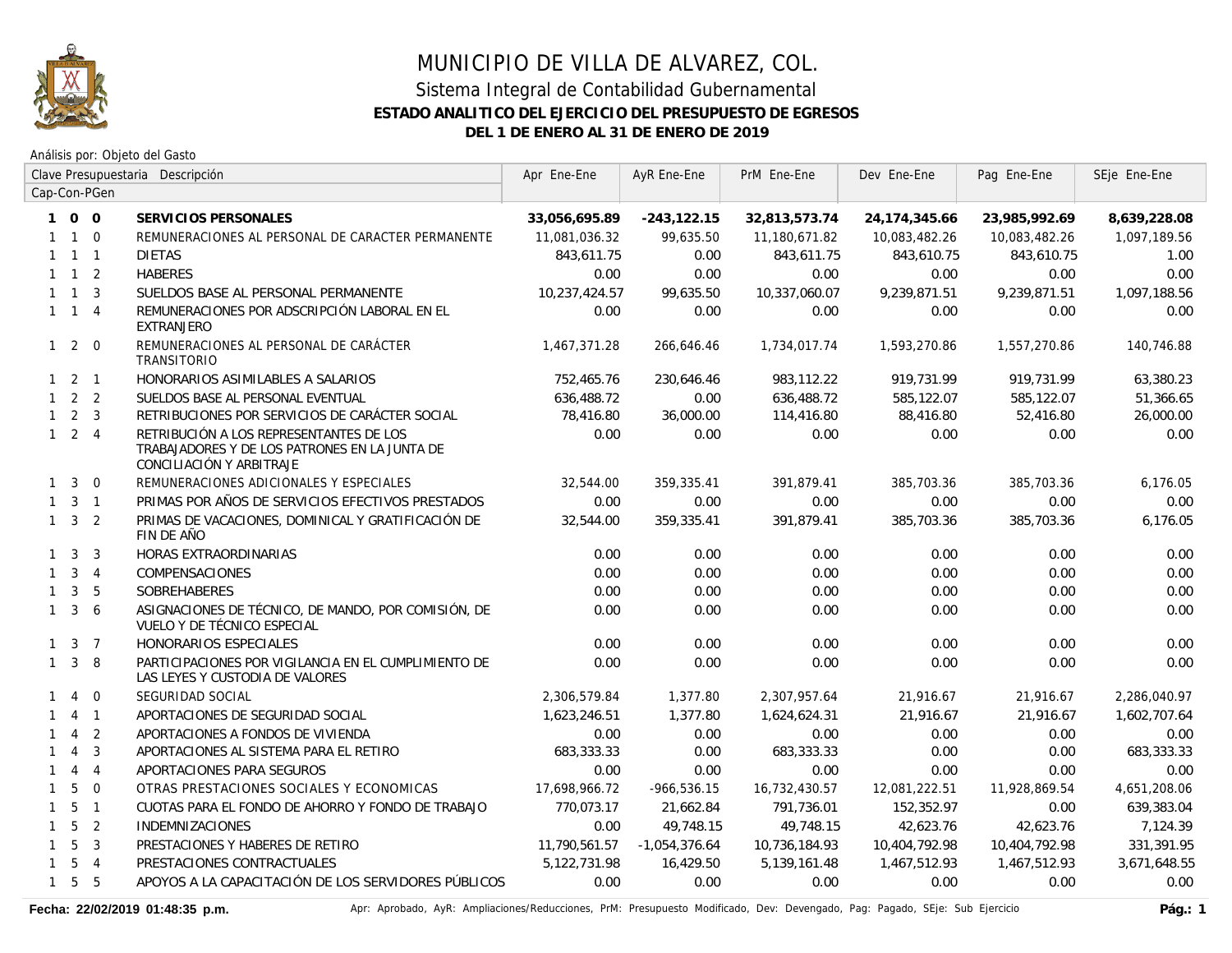

Análisis por: Objeto del Gasto

|                |                     |                | Clave Presupuestaria Descripción                                                             | Apr Ene-Ene | AyR Ene-Ene  | PrM Ene-Ene  | Dev Ene-Ene | Pag Ene-Ene | SEje Ene-Ene |
|----------------|---------------------|----------------|----------------------------------------------------------------------------------------------|-------------|--------------|--------------|-------------|-------------|--------------|
|                |                     | Cap-Con-PGen   |                                                                                              |             |              |              |             |             |              |
|                | $1\quad5\quad9$     |                | OTRAS PRESTACIONES SOCIALES Y ECONÓMICAS                                                     | 15,600.00   | 0.00         | 15,600.00    | 13,939.87   | 13,939.87   | 1,660.13     |
|                | 6                   | $\overline{0}$ | <b>PREVISIONES</b>                                                                           | 461,447.73  | $-3,581.17$  | 457,866.56   | 0.00        | 0.00        | 457,866.56   |
| $\mathbf{1}$   |                     | 6 1            | PREVISIONES DE CARÁCTER LABORAL, ECONÓMICA Y DE<br>SEGURIDAD SOCIAL                          | 461,447.73  | $-3,581.17$  | 457,866.56   | 0.00        | 0.00        | 457,866.56   |
|                | $1 \quad 7 \quad 0$ |                | PAGO DE ESTIMULOS A SERVIDORES PUBLICOS                                                      | 8,750.00    | 0.00         | 8,750.00     | 8,750.00    | 8,750.00    | 0.00         |
|                | $1 \quad 7 \quad 1$ |                | ESTÍMULOS                                                                                    | 8,750.00    | 0.00         | 8,750.00     | 8,750.00    | 8,750.00    | 0.00         |
|                | $1 \quad 7 \quad 2$ |                | <b>RECOMPENSAS</b>                                                                           | 0.00        | 0.00         | 0.00         | 0.00        | 0.00        | 0.00         |
| $\overline{2}$ |                     | $0\quad 0$     | MATERIALES Y SUMINISTROS                                                                     | 883,618.61  | 190,191.70   | 1,073,810.31 | 429,490.75  | 461,154.27  | 644,319.56   |
|                | $2 \quad 1 \quad 0$ |                | MATERIALES DE ADMINISTRACION, EMISION DE<br>DOCUMENTOS Y ARTICULOS OFICIALES                 | 105,289.87  | 0.00         | 105,289.87   | 0.00        | 0.00        | 105,289.87   |
|                | $2 \quad 1 \quad 1$ |                | MATERIALES, ÚTILES Y EQUIPOS MENORES DE OFICINA                                              | 24.676.97   | 0.00         | 24.676.97    | 0.00        | 0.00        | 24.676.97    |
|                | $2 \quad 1 \quad 2$ |                | MATERIALES Y ÚTILES DE IMPRESIÓN Y REPRODUCCIÓN                                              | 0.00        | 0.00         | 0.00         | 0.00        | 0.00        | 0.00         |
|                | $2 \quad 1 \quad 3$ |                | MATERIAL ESTADÍSTICO Y GEOGRÁFICO                                                            | 0.00        | 0.00         | 0.00         | 0.00        | 0.00        | 0.00         |
|                | $2 \quad 1 \quad 4$ |                | MATERIALES, ÚTILES Y EQUIPOS MENORES DE TECNOLOGÍAS<br>DE LA INFORMACIÓN Y COMUNICACIONES    | 10,000.00   | 0.00         | 10,000.00    | 0.00        | 0.00        | 10,000.00    |
|                | $2 \quad 1$         | 5              | MATERIAL IMPRESO E INFORMACIÓN DIGITAL                                                       | 64,333.40   | 0.00         | 64,333.40    | 0.00        | 0.00        | 64,333.40    |
|                | $2 \quad 1 \quad 6$ |                | MATERIAL DE LIMPIEZA                                                                         | 6,279.50    | 0.00         | 6,279.50     | 0.00        | 0.00        | 6,279.50     |
|                | $2 \t1 \t7$         |                | MATERIALES Y ÚTILES DE ENSEÑANZA                                                             | 0.00        | 0.00         | 0.00         | 0.00        | 0.00        | 0.00         |
|                | $2 \quad 1 \quad 8$ |                | MATERIALES PARA EL REGISTRO E IDENTIFICACIÓN DE<br><b>BIENES Y PERSONAS</b>                  | 0.00        | 0.00         | 0.00         | 0.00        | 0.00        | 0.00         |
|                | $2\quad 2$          | $\overline{0}$ | ALIMENTOS Y UTENSILIOS                                                                       | 24,001.00   | 0.00         | 24,001.00    | 0.00        | 0.00        | 24,001.00    |
|                | $2 \quad 2 \quad 1$ |                | PRODUCTOS ALIMENTICIOS PARA PERSONAS                                                         | 24,001.00   | 0.00         | 24,001.00    | 0.00        | 0.00        | 24,001.00    |
|                | $2 \quad 2 \quad 2$ |                | PRODUCTOS ALIMENTICIOS PARA ANIMALES                                                         | 0.00        | 0.00         | 0.00         | 0.00        | 0.00        | 0.00         |
|                | $2 \quad 2 \quad 3$ |                | UTENSILIOS PARA EL SERVICIO DE ALIMENTACIÓN                                                  | 0.00        | 0.00         | 0.00         | 0.00        | 0.00        | 0.00         |
|                | $2 \quad 3 \quad 0$ |                | MATERIAS PRIMAS Y MATERIALES DE PRODUCCION Y<br>COMERCIALIZACION                             | 33, 333. 33 | $-33,333.33$ | 0.00         | 0.00        | 0.00        | 0.00         |
|                | $2 \quad 3 \quad 1$ |                | PRODUCTOS ALIMENTICIOS, AGROPECUARIOS Y<br>FORESTALES ADQUIRIDOS COMO MATERIA PRIMA          | 33,333.33   | $-33,333.33$ | 0.00         | 0.00        | 0.00        | 0.00         |
|                | $2 \quad 3 \quad 2$ |                | INSUMOS TEXTILES ADQUIRIDOS COMO MATERIA PRIMA                                               | 0.00        | 0.00         | 0.00         | 0.00        | 0.00        | 0.00         |
|                | $2 \quad 3 \quad 3$ |                | PRODUCTOS DE PAPEL, CARTÓN E IMPRESOS ADQUIRIDOS<br>COMO MATERIA PRIMA                       | 0.00        | 0.00         | 0.00         | 0.00        | 0.00        | 0.00         |
|                | $2 \quad 3$         | $\overline{4}$ | COMBUSTIBLES, LUBRICANTES, ADITIVOS, CARBÓN Y SUS<br>DERIVADOS ADQUIRIDOS COMO MATERIA PRIMA | 0.00        | 0.00         | 0.00         | 0.00        | 0.00        | 0.00         |
|                | $2 \quad 3 \quad 5$ |                | PRODUCTOS QUÍMICOS, FARMACÉUTICOS Y DE<br>LABORATORIO ADQUIRIDOS COMO MATERIA PRIMA          | 0.00        | 0.00         | 0.00         | 0.00        | 0.00        | 0.00         |
|                | $2 \quad 3 \quad 6$ |                | PRODUCTOS METÁLICOS Y A BASE DE MINERALES NO<br>METÁLICOS ADQUIRIDOS COMO MATERIA PRIMA      | 0.00        | 0.00         | 0.00         | 0.00        | 0.00        | 0.00         |
|                | $2 \quad 3 \quad 7$ |                | PRODUCTOS DE CUERO, PIEL, PLÁSTICO Y HULE ADQUIRIDOS<br>COMO MATERIA PRIMA                   | 0.00        | 0.00         | 0.00         | 0.00        | 0.00        | 0.00         |

Fecha: 22/02/2019 01:48:35 p.m. **Aprichationes/Reducciones, PrM: Presupuesto Modificado**, Dev: Devengado, Pag: Pagado, SEje: Sub Ejercicio Pág.: 2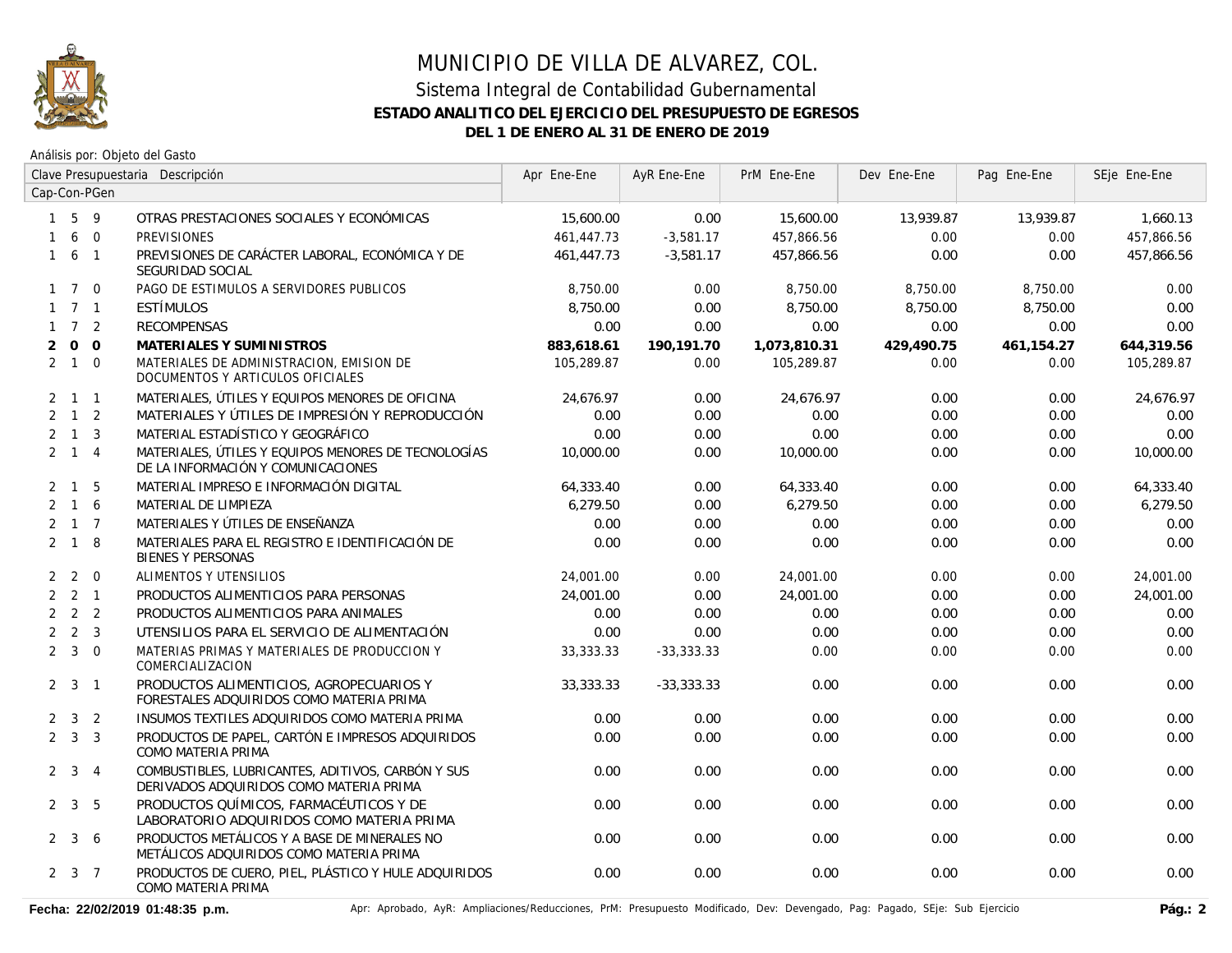

Análisis por: Objeto del Gasto

|                |                     |                | Clave Presupuestaria Descripción                                    | Apr Ene-Ene | AyR Ene-Ene | PrM Ene-Ene | Dev Ene-Ene | Pag Ene-Ene  | SEje Ene-Ene |
|----------------|---------------------|----------------|---------------------------------------------------------------------|-------------|-------------|-------------|-------------|--------------|--------------|
|                |                     | Cap-Con-PGen   |                                                                     |             |             |             |             |              |              |
|                | $2 \quad 3 \quad 8$ |                | MERCANCÍAS ADQUIRIDAS PARA SU COMERCIALIZACIÓN                      | 0.00        | 0.00        | 0.00        | 0.00        | 0.00         | 0.00         |
| $\overline{2}$ | $\overline{3}$      | 9              | OTROS PRODUCTOS ADQUIRIDOS COMO MATERIA PRIMA                       | 0.00        | 0.00        | 0.00        | 0.00        | 0.00         | 0.00         |
| $\overline{2}$ | 4 0                 |                | MATERIALES Y ARTICULOS DE CONSTRUCCION Y DE<br><b>REPARACION</b>    | 92,305.05   | 0.00        | 92,305.05   | 0.00        | 0.00         | 92,305.05    |
| 2              | 4 1                 |                | PRODUCTOS MINERALES NO METÁLICOS                                    | 0.00        | 0.00        | 0.00        | 0.00        | 0.00         | 0.00         |
| 2              | $\overline{4}$      | 2              | CEMENTO Y PRODUCTOS DE CONCRETO                                     | 4.096.66    | 0.00        | 4.096.66    | 0.00        | 0.00         | 4,096.66     |
| $\overline{2}$ | $\overline{4}$      | 3              | CAL, YESO Y PRODUCTOS DE YESO                                       | 0.00        | 0.00        | 0.00        | 0.00        | 0.00         | 0.00         |
| $\overline{2}$ | $\overline{4}$      | $\overline{4}$ | MADERA Y PRODUCTOS DE MADERA                                        | 41.76       | 0.00        | 41.76       | 0.00        | 0.00         | 41.76        |
| 2              | $\overline{4}$      | 5              | VIDRIO Y PRODUCTOS DE VIDRIO                                        | 0.00        | 0.00        | 0.00        | 0.00        | 0.00         | 0.00         |
| 2              | $\overline{4}$      | 6              | MATERIAL ELÉCTRICO Y ELECTRÓNICO                                    | 48,333.32   | 0.00        | 48,333.32   | 0.00        | 0.00         | 48,333.32    |
| 2              | $\overline{4}$      | $\overline{7}$ | ARTÍCULOS METÁLICOS PARA LA CONSTRUCCIÓN                            | 12,916.66   | 0.00        | 12,916.66   | 0.00        | 0.00         | 12,916.66    |
| 2              | $\overline{4}$      | 8              | MATERIALES COMPLEMENTARIOS                                          | 0.00        | 0.00        | 0.00        | 0.00        | 0.00         | 0.00         |
| $\overline{2}$ | $\overline{4}$      | 9              | OTROS MATERIALES Y ARTÍCULOS DE CONSTRUCCIÓN Y<br>REPARACIÓN        | 26,916.65   | 0.00        | 26,916.65   | 0.00        | 0.00         | 26,916.65    |
|                | 2 <sub>5</sub>      | $\overline{0}$ | PRODUCTOS QUIMICOS, FARMACEUTICOS Y DE<br>LABORATORIO               | 500.00      | 0.00        | 500.00      | 0.00        | 0.00         | 500.00       |
| 2              | 5                   | $\overline{1}$ | PRODUCTOS QUÍMICOS BÁSICOS                                          | 0.00        | 0.00        | 0.00        | 0.00        | 0.00         | 0.00         |
| $\overline{2}$ | 5                   | $\overline{2}$ | FERTILIZANTES, PESTICIDAS Y OTROS AGROQUÍMICOS                      | 0.00        | 0.00        | 0.00        | 0.00        | 0.00         | 0.00         |
| $\overline{2}$ | 5                   | $\overline{3}$ | MEDICINAS Y PRODUCTOS FARMACÉUTICOS                                 | 0.00        | 0.00        | 0.00        | 0.00        | 0.00         | 0.00         |
| $\overline{2}$ | 5                   | $\overline{4}$ | MATERIALES, ACCESORIOS Y SUMINISTROS MÉDICOS                        | 500.00      | 0.00        | 500.00      | 0.00        | 0.00         | 500.00       |
| $\overline{2}$ | 5                   | 5              | MATERIALES, ACCESORIOS Y SUMINISTROS DE LABORATORIO                 | 0.00        | 0.00        | 0.00        | 0.00        | 0.00         | 0.00         |
| $\overline{2}$ | 5                   | 6              | FIBRAS SINTÉTICAS, HULES, PLÁSTICOS Y DERIVADOS                     | 0.00        | 0.00        | 0.00        | 0.00        | 0.00         | 0.00         |
| $\overline{2}$ | 5                   | 9              | OTROS PRODUCTOS QUÍMICOS                                            | 0.00        | 0.00        | 0.00        | 0.00        | 0.00         | 0.00         |
| $\overline{2}$ | 6                   | $\overline{0}$ | COMBUSTIBLES, LUBRICANTES Y ADITIVOS                                | 566,849.56  | 223,525.03  | 790,374.59  | 429,490.75  | 461,154.27   | 360,883.84   |
| $\overline{2}$ | 6                   | $\overline{1}$ | COMBUSTIBLES, LUBRICANTES Y ADITIVOS                                | 566,849.56  | 223,525.03  | 790,374.59  | 429,490.75  | 461, 154. 27 | 360,883.84   |
| 2              | 6                   | $\overline{2}$ | CARBÓN Y SUS DERIVADOS                                              | 0.00        | 0.00        | 0.00        | 0.00        | 0.00         | 0.00         |
|                | $2 \t7 \t0$         |                | VESTUARIO, BLANCOS, PRENDAS DE PROTECCION Y<br>ARTICULOS DEPORTIVOS | 1,320.00    | 0.00        | 1,320.00    | 0.00        | 0.00         | 1,320.00     |
|                | $2 \quad 7 \quad 1$ |                | <b>VESTUARIO Y UNIFORMES</b>                                        | 0.00        | 0.00        | 0.00        | 0.00        | 0.00         | 0.00         |
| $\mathcal{P}$  | 7 2                 |                | PRENDAS DE SEGURIDAD Y PROTECCIÓN PERSONAL                          | 1,320.00    | 0.00        | 1,320.00    | 0.00        | 0.00         | 1,320.00     |
|                | $2 \quad 7 \quad 3$ |                | ARTÍCULOS DEPORTIVOS                                                | 0.00        | 0.00        | 0.00        | 0.00        | 0.00         | 0.00         |
|                | $2 \quad 7 \quad 4$ |                | PRODUCTOS TEXTILES                                                  | 0.00        | 0.00        | 0.00        | 0.00        | 0.00         | 0.00         |
|                | $2 \quad 7 \quad 5$ |                | BLANCOS Y OTROS PRODUCTOS TEXTILES, EXCEPTO<br>PRENDAS DE VESTIR    | 0.00        | 0.00        | 0.00        | 0.00        | 0.00         | 0.00         |
| 2              | 8                   | $\overline{0}$ | MATERIALES Y SUMINISTROS PARA SEGURIDAD                             | 0.00        | 0.00        | 0.00        | 0.00        | 0.00         | 0.00         |
| $\overline{2}$ | 8 1                 |                | SUSTANCIAS Y MATERIALES EXPLOSIVOS                                  | 0.00        | 0.00        | 0.00        | 0.00        | 0.00         | 0.00         |
| $\overline{2}$ | 8                   | 2              | MATERIALES DE SEGURIDAD PÚBLICA                                     | 0.00        | 0.00        | 0.00        | 0.00        | 0.00         | 0.00         |
|                | 283                 |                | PRENDAS DE PROTECCIÓN PARA SEGURIDAD PÚBLICA Y                      | 0.00        | 0.00        | 0.00        | 0.00        | 0.00         | 0.00         |

Fecha: 22/02/2019 01:48:35 p.m. **Aprichationes/Reducciones, PrM: Presupuesto Modificado**, Dev: Devengado, Pag: Pagado, SEje: Sub Ejercicio Pág.: 3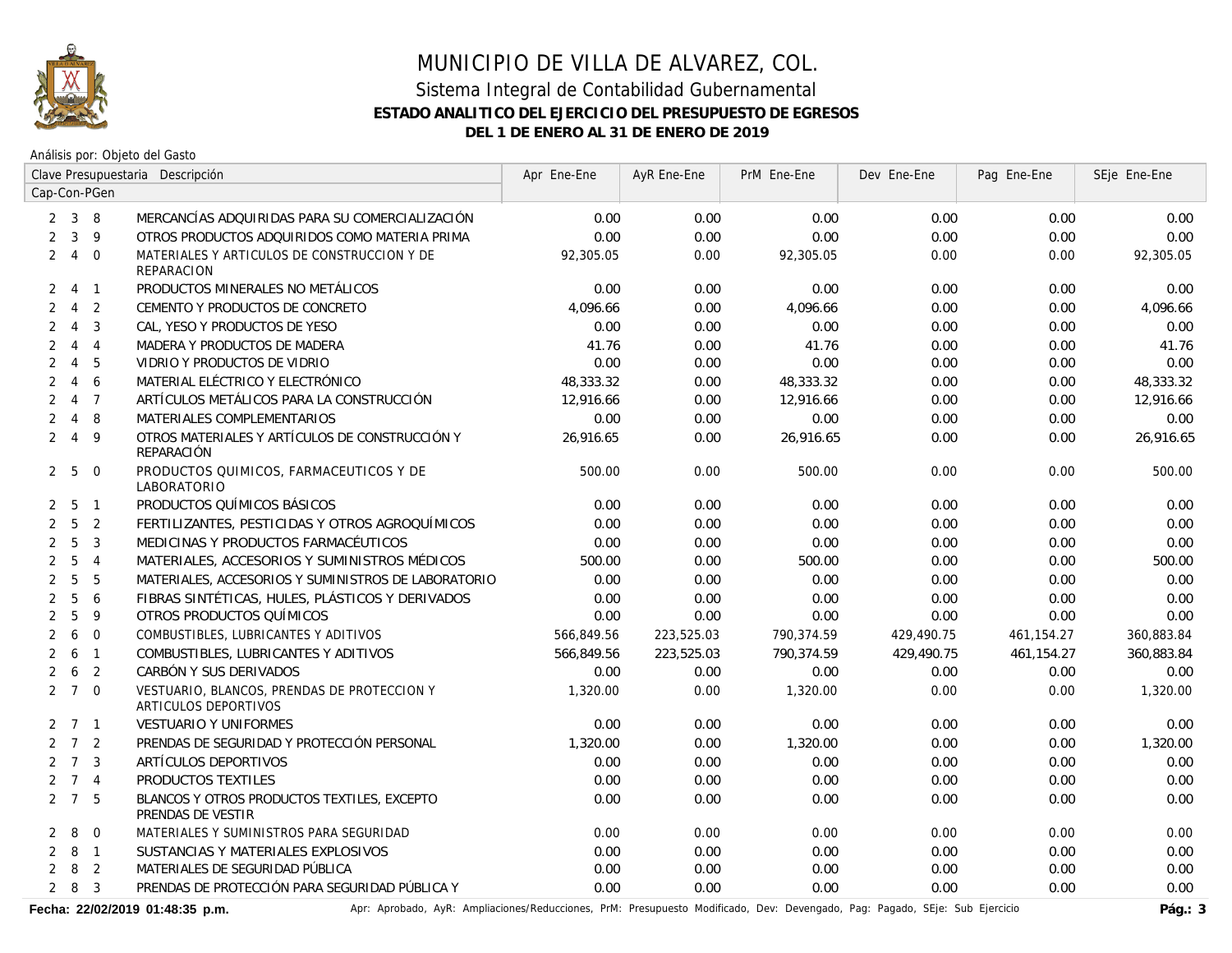

|   |                     |                | Clave Presupuestaria Descripción                                                                       | Apr Ene-Ene  | AyR Ene-Ene | PrM Ene-Ene  | Dev Ene-Ene  | Pag Ene-Ene | SEje Ene-Ene |
|---|---------------------|----------------|--------------------------------------------------------------------------------------------------------|--------------|-------------|--------------|--------------|-------------|--------------|
|   |                     | Cap-Con-PGen   |                                                                                                        |              |             |              |              |             |              |
|   |                     |                | NACIONAL                                                                                               |              |             |              |              |             |              |
|   | 290                 |                | HERRAMIENTAS, REFACCIONES Y ACCESORIOS MENORES                                                         | 60.019.80    | 0.00        | 60.019.80    | 0.00         | 0.00        | 60.019.80    |
|   | 291                 |                | <b>HERRAMIENTAS MENORES</b>                                                                            | 449.98       | 0.00        | 449.98       | 0.00         | 0.00        | 449.98       |
| 2 | 9 2                 |                | REFACCIONES Y ACCESORIOS MENORES DE EDIFICIOS                                                          | 264.92       | 0.00        | 264.92       | 0.00         | 0.00        | 264.92       |
|   | 293                 |                | REFACCIONES Y ACCESORIOS MENORES DE MOBILIARIO Y<br>EQUIPO DE ADMINISTRACIÓN, EDUCACIONAL Y RECREATIVO | 0.00         | 0.00        | 0.00         | 0.00         | 0.00        | 0.00         |
|   | $2 \quad 9 \quad 4$ |                | REFACCIONES Y ACCESORIOS MENORES DE EQUIPO DE<br>CÓMPUTO Y TECNOLOGÍAS DE LA INFORMACIÓN               | 0.00         | 0.00        | 0.00         | 0.00         | 0.00        | 0.00         |
|   | 295                 |                | REFACCIONES Y ACCESORIOS MENORES DE EQUIPO E<br>INSTRUMENTAL MÉDICO Y DE LABORATORIO                   | 0.00         | 0.00        | 0.00         | 0.00         | 0.00        | 0.00         |
|   | $2\overline{9}$     | 6              | REFACCIONES Y ACCESORIOS MENORES DE EQUIPO DE<br><b>TRANSPORTE</b>                                     | 50,000.00    | 0.00        | 50,000.00    | 0.00         | 0.00        | 50,000.00    |
|   | 2 9 7               |                | REFACCIONES Y ACCESORIOS MENORES DE EQUIPO DE<br><b>DEFENSA Y SEGURIDAD</b>                            | 0.00         | 0.00        | 0.00         | 0.00         | 0.00        | 0.00         |
|   | $2 \quad 9$         | 8              | REFACCIONES Y ACCESORIOS MENORES DE MAQUINARIA Y<br><b>OTROS EQUIPOS</b>                               | 9.304.90     | 0.00        | 9.304.90     | 0.00         | 0.00        | 9.304.90     |
|   | 299                 |                | REFACCIONES Y ACCESORIOS MENORES OTROS BIENES<br><b>MUEBLES</b>                                        | 0.00         | 0.00        | 0.00         | 0.00         | 0.00        | 0.00         |
| 3 | 0 <sub>0</sub>      |                | SERVICIOS GENERALES                                                                                    | 4,580,599.86 | 444,961.30  | 5,025,561.16 | 1,543,444.50 | 670.170.42  | 3.482.116.66 |
| 3 | $1\quad 0$          |                | SERVICIOS BÁSICOS                                                                                      | 1,996,525.23 | 0.00        | 1,996,525.23 | 288,840.84   | 288,840.84  | 1,707,684.39 |
| 3 | $1 \quad 1$         |                | ENERGÍA ELÉCTRICA                                                                                      | 1,947,941.91 | 0.00        | 1,947,941.91 | 283,517.84   | 283,517.84  | 1,664,424.07 |
| 3 | $1\quad 2$          |                | GAS                                                                                                    | 0.00         | 0.00        | 0.00         | 0.00         | 0.00        | 0.00         |
| 3 | $1 \quad 3$         |                | <b>AGUA</b>                                                                                            | 1,666.66     | 0.00        | 1,666.66     | 0.00         | 0.00        | 1,666.66     |
| 3 | $1 \quad 4$         |                | TELEFONÍA TRADICIONAL                                                                                  | 12,083.33    | 0.00        | 12,083.33    | 0.00         | 0.00        | 12,083.33    |
| 3 | $1\quad5$           |                | TELEFONÍA CELULAR                                                                                      | 0.00         | 0.00        | 0.00         | 0.00         | 0.00        | 0.00         |
| 3 | $\mathbf{1}$        | 6              | SERVICIOS DE TELECOMUNICACIONES Y SATELITES.                                                           | 0.00         | 0.00        | 0.00         | 0.00         | 0.00        | 0.00         |
| 3 | $1 \quad 7$         |                | SERVICIOS DE ACCESO DE INTERNET. REDES Y<br>PROCESAMIENTO DE INFORMACION                               | 33,333.33    | 0.00        | 33,333.33    | 5,323.00     | 5,323.00    | 28,010.33    |
| 3 | $\overline{1}$      | 8              | SERVICIOS POSTALES Y TELEGRAFICOS                                                                      | 500.00       | 0.00        | 500.00       | 0.00         | 0.00        | 500.00       |
| 3 | $\overline{1}$      | 9              | SERVICIOS INTEGRALES Y OTROS SERVICIOS                                                                 | 1,000.00     | 0.00        | 1,000.00     | 0.00         | 0.00        | 1,000.00     |
| 3 | $2\quad 0$          |                | SERVICIOS DE ARRENDAMIENTO                                                                             | 1,040,333.32 | 0.00        | 1,040,333.32 | 595,182.08   | 0.00        | 445, 151.24  |
| 3 | 2 <sub>1</sub>      |                | ARRENDAMIENTO DE TERRENOS                                                                              | 0.00         | 0.00        | 0.00         | 0.00         | 0.00        | 0.00         |
| 3 |                     | 2 <sub>2</sub> | ARRENDAMIENTO DE EDIFICIOS                                                                             | 20,166.66    | 0.00        | 20,166.66    | 0.00         | 0.00        | 20,166.66    |
| 3 | 2 <sup>3</sup>      |                | ARRENDAMIENTO DE MOBILIARIO Y EQUIPO DE<br>ADMINISTRACIÓN, EDUCACIONAL Y RECREATIVO                    | 0.00         | 0.00        | 0.00         | 0.00         | 0.00        | 0.00         |
|   | $3 \quad 2 \quad 4$ |                | ARRENDAMIENTO DE EQUIPO E INSTRUMENTAL MÉDICO Y DE<br>LABORATORIO                                      | 0.00         | 0.00        | 0.00         | 0.00         | 0.00        | 0.00         |
|   | $3\quad 2\quad 5$   |                | ARRENDAMIENTO DE EQUIPO DE TRANSPORTE                                                                  | 1,013,500.00 | 0.00        | 1,013,500.00 | 595,182.08   | 0.00        | 418,317.92   |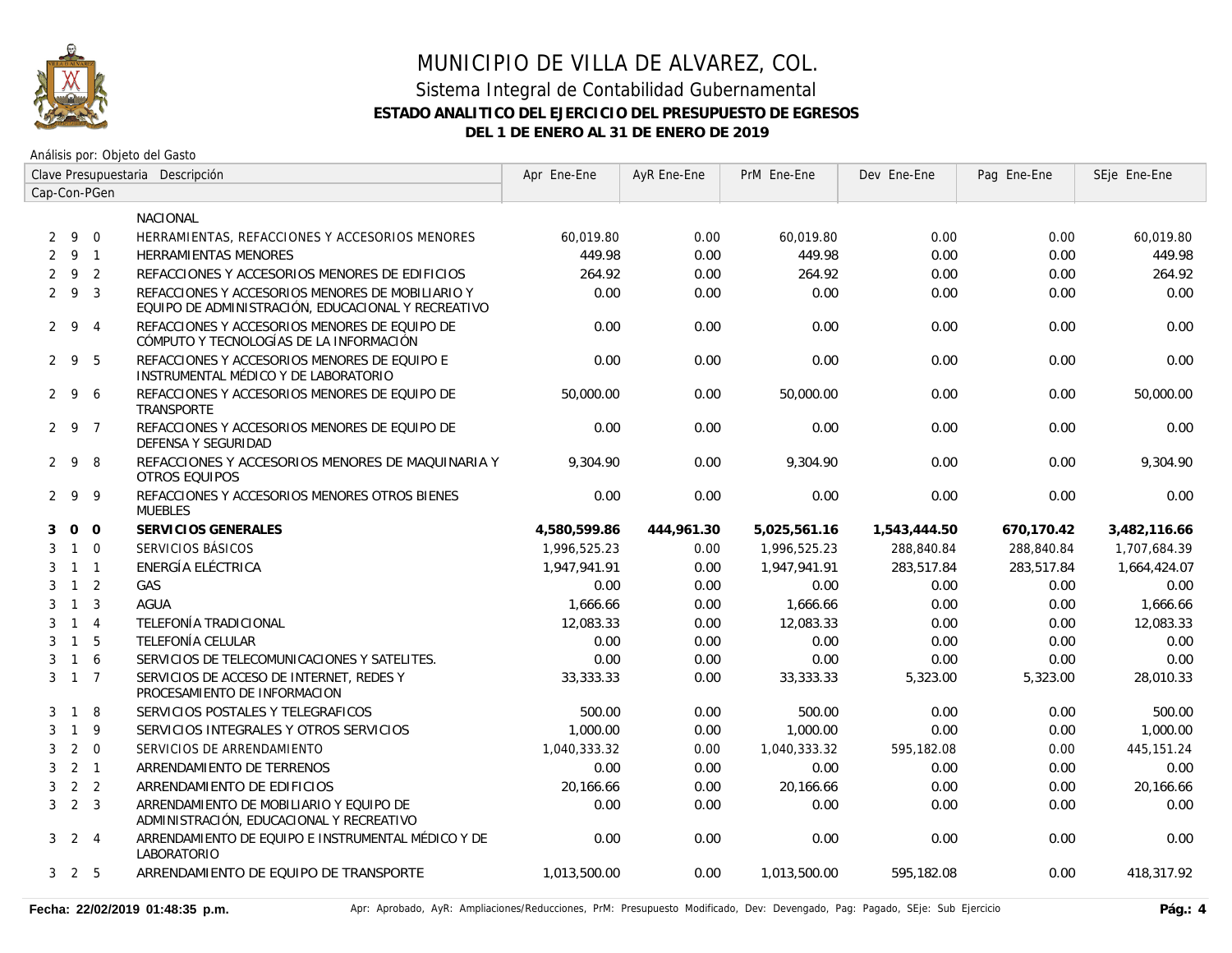

|              |                   |                          | Clave Presupuestaria Descripción                                                                 | Apr Ene-Ene | AyR Ene-Ene | PrM Ene-Ene | Dev Ene-Ene | Pag Ene-Ene | SEje Ene-Ene |
|--------------|-------------------|--------------------------|--------------------------------------------------------------------------------------------------|-------------|-------------|-------------|-------------|-------------|--------------|
|              |                   | Cap-Con-PGen             |                                                                                                  |             |             |             |             |             |              |
|              | $3\quad 2\quad 6$ |                          | ARRENDAMIENTO DE MAQUINARIA, OTROS EQUIPOS Y<br><b>HERRAMIENTAS</b>                              | 0.00        | 0.00        | 0.00        | 0.00        | 0.00        | 0.00         |
| 3            |                   | $2 \overline{7}$         | ARRENDAMIENTO DE ACTIVOS INTANGIBLES                                                             | 0.00        | 0.00        | 0.00        | 0.00        | 0.00        | 0.00         |
| 3            |                   | $2 \quad 8$              | ARRENDAMIENTO FINANCIERO                                                                         | 0.00        | 0.00        | 0.00        | 0.00        | 0.00        | 0.00         |
| 3            | $2 \quad 9$       |                          | OTROS ARRENDAMIENTOS                                                                             | 6,666.66    | 0.00        | 6,666.66    | 0.00        | 0.00        | 6,666.66     |
| 3            | $3 \quad 0$       |                          | SERVICIOS PROFESIONALES, CIENTIFICOS, TECNICOS Y<br>OTROS SERVICIOS                              | 249,665.33  | 0.00        | 249,665.33  | 7,284.93    | 7,284.93    | 242,380.40   |
| 3            | $\mathbf{3}$      | $\overline{\phantom{0}}$ | SERVICIOS LEGALES, DE CONTABILIDAD, AUDITORÍA Y<br><b>RELACIONADOS</b>                           | 73,333.33   | 0.00        | 73,333.33   | 7,284.93    | 7,284.93    | 66,048.40    |
| 3            | $\mathbf{3}$      | 2                        | SERVICIOS DE DISEÑO, ARQUITECTURA, INGENIERÍA Y<br>ACTIVIDADES RELACIONADAS                      | 0.00        | 0.00        | 0.00        | 0.00        | 0.00        | 0.00         |
| 3            | $\mathbf{3}$      | 3                        | SERVICIOS DE CONSULTORÍA ADMINISTRATIVA, PROCESOS,<br>TÉCNICA Y EN TECNOLOGÍAS DE LA INFORMACIÓN | 105,329.00  | 0.00        | 105,329.00  | 0.00        | 0.00        | 105,329.00   |
| 3            | 3                 | $\overline{4}$           | SERVICIOS DE CAPACITACIÓN                                                                        | 2.000.00    | 0.00        | 2,000.00    | 0.00        | 0.00        | 2,000.00     |
| 3            | 3                 | 5                        | SERVICIOS DE INVESTIGACIÓN CIENTÍFICA Y DESARROLLO                                               | 0.00        | 0.00        | 0.00        | 0.00        | 0.00        | 0.00         |
| 3            | $\mathbf{3}$      | 6                        | SERVICIOS DE APOYO ADMINISTRATIVO, TRADUCCIÓN,<br>FOTOCOPIADO E IMPRESIÓN                        | 69,003.00   | 0.00        | 69,003.00   | 0.00        | 0.00        | 69,003.00    |
| 3            | 3                 | $\overline{7}$           | SERVICIOS DE PROTECCIÓN Y SEGURIDAD                                                              | 0.00        | 0.00        | 0.00        | 0.00        | 0.00        | 0.00         |
| 3            | $\mathbf{3}$      | 8                        | SERVICIOS DE VIGILANCIA                                                                          | 0.00        | 0.00        | 0.00        | 0.00        | 0.00        | 0.00         |
| 3            | $\mathbf{3}$      | 9                        | SERVICIOS PROFESIONALES, CIENTÍFICOS Y TÉCNICOS<br><b>INTEGRALES</b>                             | 0.00        | 0.00        | 0.00        | 0.00        | 0.00        | 0.00         |
| 3            | 4                 | $\overline{0}$           | SERVICIOS FINANCIEROS, BANCARIOS Y COMERCIALES                                                   | 120,833.32  | 117,377.99  | 238,211.31  | 139,044.65  | 139,044.65  | 99,166.66    |
| 3            | $\overline{4}$    | $\overline{1}$           | SERVICIOS FINANCIEROS Y BANCARIOS                                                                | 29,166.66   | 117,377.99  | 146,544.65  | 139,044.65  | 139,044.65  | 7,500.00     |
| 3            | $\overline{4}$    | 2                        | SERVICIOS DE COBRANZA, INVESTIGACIÓN CREDITICIA Y<br><b>SIMILAR</b>                              | 91,666.66   | 0.00        | 91,666.66   | 0.00        | 0.00        | 91,666.66    |
| 3            | $\overline{4}$    | 3                        | SERVICIOS DE RECAUDACIÓN, TRASLADO Y CUSTODIA DE<br><b>VALORES</b>                               | 0.00        | 0.00        | 0.00        | 0.00        | 0.00        | 0.00         |
| 3            | $\overline{4}$    | $\overline{4}$           | SEGUROS DE RESPONSABILIDAD PATRIMONIAL Y FIANZAS                                                 | 0.00        | 0.00        | 0.00        | 0.00        | 0.00        | 0.00         |
| 3            | $\overline{4}$    | 5                        | SEGURO DE BIENES PATRIMONIALES                                                                   | 0.00        | 0.00        | 0.00        | 0.00        | 0.00        | 0.00         |
| 3            | $\overline{4}$    | 6                        | ALMACENAJE, ENVASE Y EMBALAJE                                                                    | 0.00        | 0.00        | 0.00        | 0.00        | 0.00        | 0.00         |
| 3            | $\overline{4}$    | $\overline{7}$           | <b>FLETES Y MANIOBRAS</b>                                                                        | 0.00        | 0.00        | 0.00        | 0.00        | 0.00        | 0.00         |
| 3            | 4                 | 8                        | <b>COMISIONES POR VENTAS</b>                                                                     | 0.00        | 0.00        | 0.00        | 0.00        | 0.00        | 0.00         |
| 3            | $\overline{4}$    | 9                        | SERVICIOS FINANCIEROS, BANCARIOS Y COMERCIALES<br><b>INTEGRALES</b>                              | 0.00        | 0.00        | 0.00        | 0.00        | 0.00        | 0.00         |
| 3            | 5                 | $\overline{0}$           | SERVICIOS DE INSTALACION, REPARACION, MANTENIMIENTO<br>Y CONSERVACION                            | 419,516.66  | 0.00        | 419,516.66  | 0.00        | 0.00        | 419,516.66   |
| 3            |                   | 5 <sub>1</sub>           | CONSERVACIÓN Y MANTENIMIENTO MENOR DE INMUEBLES                                                  | 3,916.66    | 0.00        | 3,916.66    | 0.00        | 0.00        | 3,916.66     |
| $\mathbf{3}$ | 5 <sub>2</sub>    |                          | INSTALACIÓN, REPARACIÓN Y MANTENIMIENTO DE<br>MOBILIARIO Y EQUIPO DE ADMINISTRACIÓN, EDUCACIONAL | 4,500.00    | 0.00        | 4,500.00    | 0.00        | 0.00        | 4,500.00     |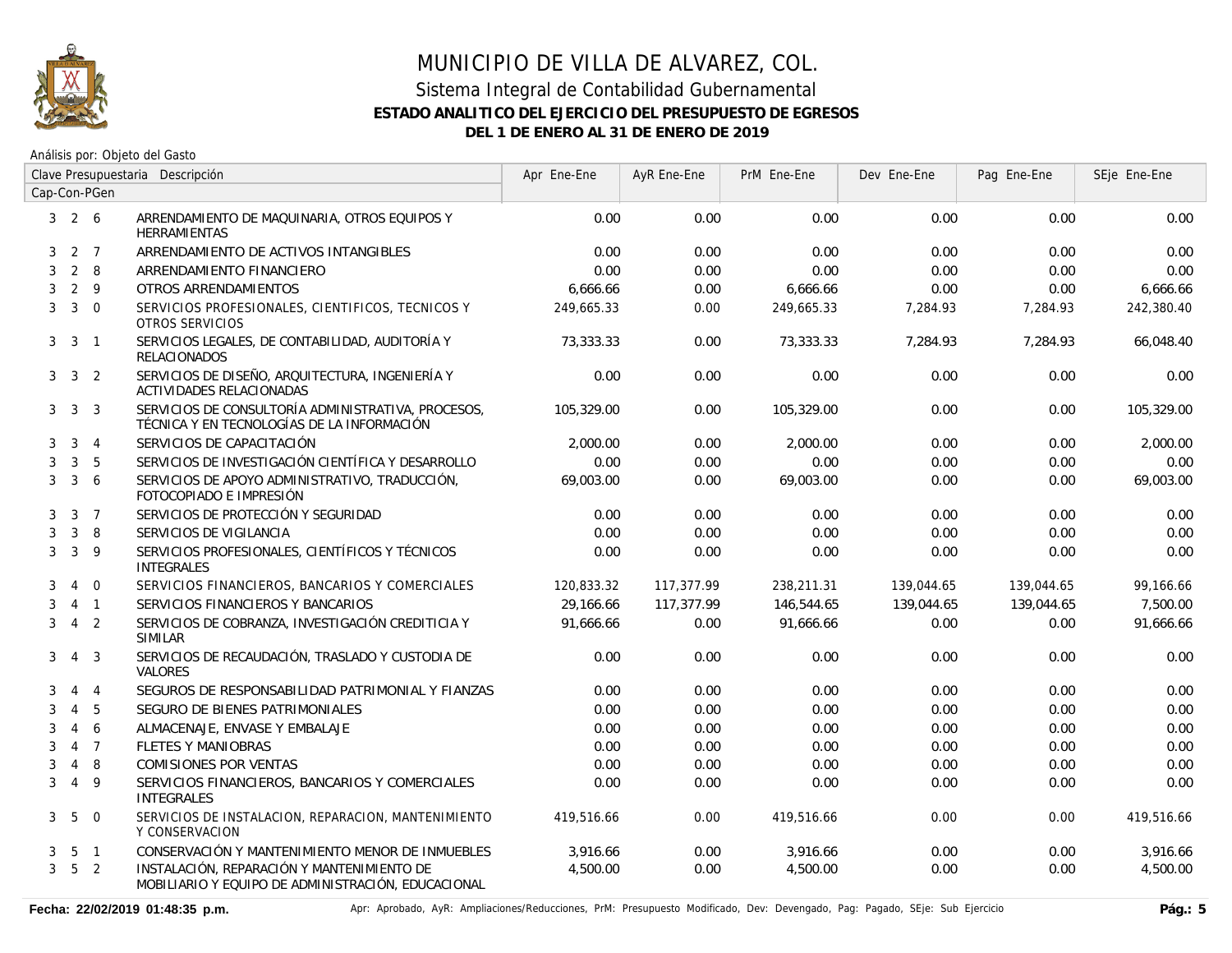

Análisis por: Objeto del Gasto

|   |                   |                | Clave Presupuestaria Descripción                                                                                                | Apr Ene-Ene | AyR Ene-Ene | PrM Ene-Ene | Dev Ene-Ene | Pag Ene-Ene | SEje Ene-Ene |
|---|-------------------|----------------|---------------------------------------------------------------------------------------------------------------------------------|-------------|-------------|-------------|-------------|-------------|--------------|
|   |                   | Cap-Con-PGen   |                                                                                                                                 |             |             |             |             |             |              |
|   |                   |                | Y RECREATIVO                                                                                                                    |             |             |             |             |             |              |
|   | $3\quad 5\quad 3$ |                | INSTALACIÓN, REPARACIÓN Y MANTENIMIENTO DE EQUIPO<br>DE CÓMPUTO Y TECNOLOGÍA DE LA INFORMACIÓN                                  | 4,600.00    | 0.00        | 4,600.00    | 0.00        | 0.00        | 4,600.00     |
| 3 | 5 4               |                | INSTALACIÓN, REPARACIÓN Y MANTENIMIENTO DE EQUIPO E<br>INSTRUMENTAL MÉDICO Y DE LABORATORIO                                     | 0.00        | 0.00        | 0.00        | 0.00        | 0.00        | 0.00         |
| 3 | 5                 | 5              | REPARACIÓN Y MANTENIMIENTO DE EQUIPO DE TRANSPORTE                                                                              | 31,000.00   | 0.00        | 31,000.00   | 0.00        | 0.00        | 31,000.00    |
| 3 | 5 <sup>5</sup>    | 6              | REPARACIÓN Y MANTENIMIENTO DE EQUIPO DE DEFENSA Y<br>SEGURIDAD                                                                  | 0.00        | 0.00        | 0.00        | 0.00        | 0.00        | 0.00         |
|   | $3\quad 5\quad 7$ |                | INSTALACIÓN, REPARACIÓN Y MANTENIMIENTO DE<br>MAQUINARIA, OTROS EQUIPOS Y HERRAMIENTA                                           | 500.00      | 0.00        | 500.00      | 0.00        | 0.00        | 500.00       |
| 3 | 5                 | 8              | SERVICIOS DE LIMPIEZA Y MANEJO DE DESECHOS                                                                                      | 375,000.00  | 0.00        | 375,000.00  | 0.00        | 0.00        | 375,000.00   |
| 3 | 5                 | 9              | SERVICIOS DE JARDINERÍA Y FUMIGACIÓN                                                                                            | 0.00        | 0.00        | 0.00        | 0.00        | 0.00        | 0.00         |
| 3 |                   | 6 0            | SERVICIOS DE COMUNICACION SOCIAL Y PUBLICIDAD                                                                                   | 17,112.77   | 0.00        | 17,112.77   | 0.00        | 0.00        | 17,112.77    |
| 3 |                   | 6 1            | DIFUSIÓN POR RADIO, TELEVISIÓN Y OTROS MEDIOS DE<br>MENSAJES SOBRE PROGRAMAS Y ACTIVIDADES<br><b>GUBERNAMENTALES</b>            | 15,112.77   | 0.00        | 15,112.77   | 0.00        | 0.00        | 15,112.77    |
| 3 |                   | 6 2            | DIFUSIÓN POR RADIO, TELEVISIÓN Y OTROS MEDIOS DE<br>MENSAJES COMERCIALES PARA PROMOVER LA VENTA DE<br><b>BIENES O SERVICIOS</b> | 0.00        | 0.00        | 0.00        | 0.00        | 0.00        | 0.00         |
| 3 | 6                 | 3              | SERVICIOS DE CREATIVIDAD, PREPRODUCCIÓN Y<br>PRODUCCIÓN DE PUBLICIDAD, EXCEPTO INTERNET                                         | 0.00        | 0.00        | 0.00        | 0.00        | 0.00        | 0.00         |
| 3 | 6                 | $\overline{4}$ | SERVICIOS DE REVELADO DE FOTOGRAFÍAS                                                                                            | 0.00        | 0.00        | 0.00        | 0.00        | 0.00        | 0.00         |
| 3 | 6                 | 5              | SERVICIOS DE LA INDUSTRIA FÍLMICA, DEL SONIDO Y DEL<br><b>VIDEO</b>                                                             | 0.00        | 0.00        | 0.00        | 0.00        | 0.00        | 0.00         |
| 3 | 6                 | 6              | SERVICIO DE CREACIÓN Y DIFUSIÓN DE CONTENIDO<br>EXCLUSIVAMENTE A TRAVÉS DE INTERNET                                             | 2,000.00    | 0.00        | 2,000.00    | 0.00        | 0.00        | 2,000.00     |
| 3 | 6                 | 9              | OTROS SERVICIOS DE INFORMACIÓN                                                                                                  | 0.00        | 0.00        | 0.00        | 0.00        | 0.00        | 0.00         |
| 3 | $7\quad$ 0        |                | SERVICIOS DE TRASLADO Y VIATICOS                                                                                                | 14,366.64   | 0.00        | 14,366.64   | 0.00        | 0.00        | 14,366.64    |
| 3 | 7 1               |                | PASAJES AÉREOS                                                                                                                  | 6,666.66    | 0.00        | 6,666.66    | 0.00        | 0.00        | 6,666.66     |
| 3 | 7 <sup>2</sup>    |                | <b>PASAJES TERRESTRES</b>                                                                                                       | 333.33      | 0.00        | 333.33      | 0.00        | 0.00        | 333.33       |
| 3 | $\overline{7}$    | $\overline{3}$ | PASAJES MARÍTIMOS, LACUSTRES Y FLUVIALES                                                                                        | 0.00        | 0.00        | 0.00        | 0.00        | 0.00        | 0.00         |
| 3 |                   | 7 <sub>4</sub> | AUTOTRANSPORTE                                                                                                                  | 500.00      | 0.00        | 500.00      | 0.00        | 0.00        | 500.00       |
|   |                   | 7 5            | VIÁTICOS EN EL PAÍS                                                                                                             | 3,366.65    | 0.00        | 3,366.65    | 0.00        | 0.00        | 3,366.65     |
| 3 | 7 6               |                | VIÁTICOS EN EL EXTRANJERO                                                                                                       | 0.00        | 0.00        | 0.00        | 0.00        | 0.00        | 0.00         |
| 3 | 7 7               |                | GASTOS DE INSTALACIÓN Y TRASLADO DE MENAJE                                                                                      | 0.00        | 0.00        | 0.00        | 0.00        | 0.00        | 0.00         |
| 3 | $7^{\circ}$       | 8              | SERVICIOS INTEGRALES DE TRASLADO Y VIÁTICOS                                                                                     | 0.00        | 0.00        | 0.00        | 0.00        | 0.00        | 0.00         |
| 3 | $7\overline{ }$   | 9              | OTROS SERVICIOS DE TRASLADO Y HOSPEDAJE                                                                                         | 3,500.00    | 0.00        | 3,500.00    | 0.00        | 0.00        | 3,500.00     |
| 3 |                   | 8 0            | SERVICIOS OFICIALES                                                                                                             | 23,250.00   | 0.00        | 23,250.00   | 0.00        | 0.00        | 23,250.00    |
| 3 | 8 1               |                | <b>GASTOS DE CEREMONIAL</b>                                                                                                     | 0.00        | 0.00        | 0.00        | 0.00        | 0.00        | 0.00         |

Fecha: 22/02/2019 01:48:35 p.m. **Ancher Aprobado, AyR: Ampliaciones/Reducciones**, PrM: Presupuesto Modificado, Dev: Devengado, Pag: Pagado, SEje: Sub Ejercicio **Pág.: 6**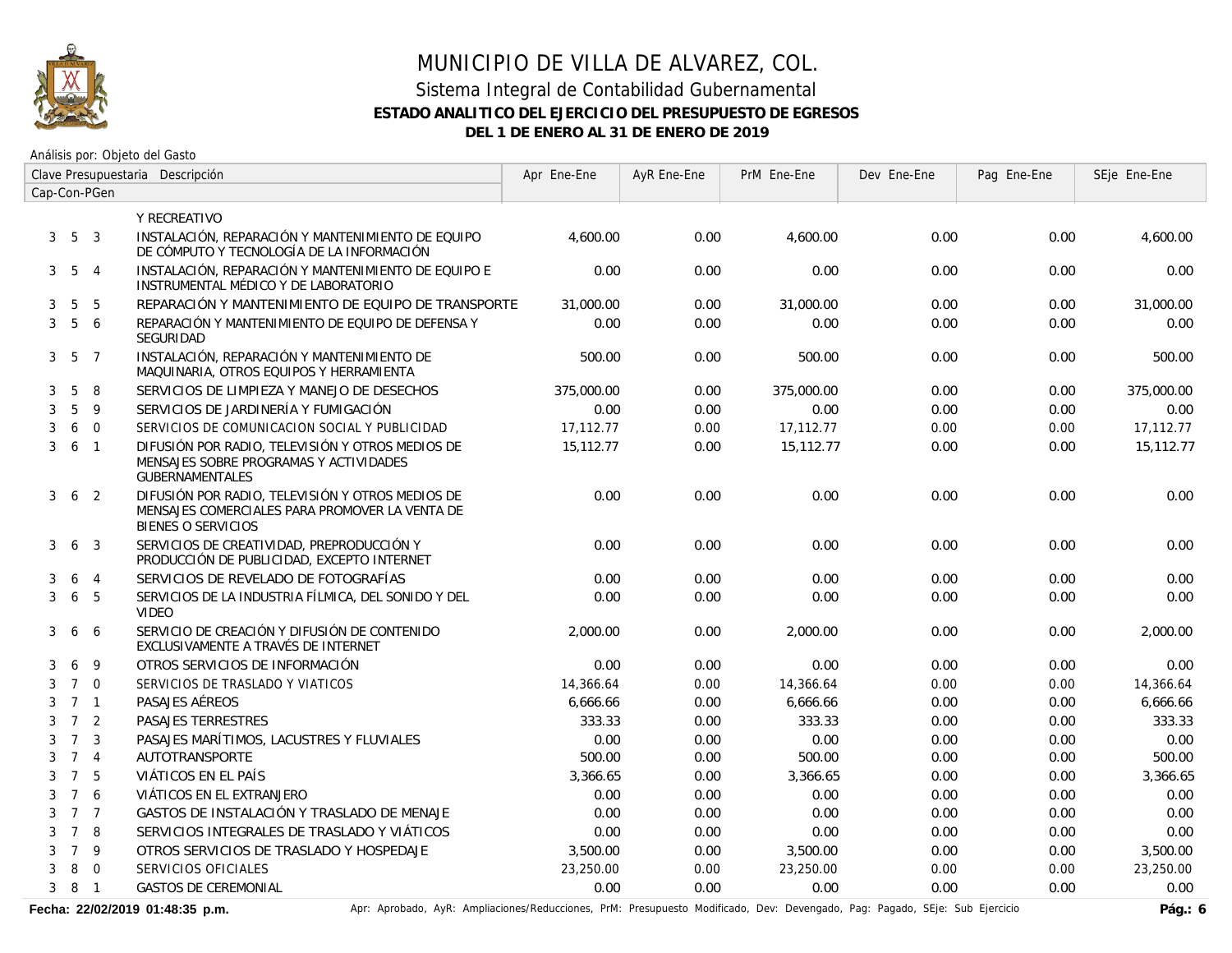

|                |                     | Clave Presupuestaria Descripción |                                                                                                  | Apr Ene-Ene  | AyR Ene-Ene  | PrM Ene-Ene  | Dev Ene-Ene  | Pag Ene-Ene  | SEje Ene-Ene |
|----------------|---------------------|----------------------------------|--------------------------------------------------------------------------------------------------|--------------|--------------|--------------|--------------|--------------|--------------|
|                |                     | Cap-Con-PGen                     |                                                                                                  |              |              |              |              |              |              |
|                | $3 \quad 8 \quad 2$ |                                  | GASTOS DE ORDEN SOCIAL Y CULTURAL                                                                | 20,250.00    | 0.00         | 20,250.00    | 0.00         | 0.00         | 20,250.00    |
| 3              | 8                   | $\overline{3}$                   | <b>CONGRESOS Y CONVENCIONES</b>                                                                  | 0.00         | 0.00         | 0.00         | 0.00         | 0.00         | 0.00         |
| 3              | 8                   | $\overline{4}$                   | <b>EXPOSICIONES</b>                                                                              | 3,000.00     | 0.00         | 3,000.00     | 0.00         | 0.00         | 3,000.00     |
| 3              | 8                   | 5                                | GASTOS DE REPRESENTACIÓN                                                                         | 0.00         | 0.00         | 0.00         | 0.00         | 0.00         | 0.00         |
| 3              | 9                   | $\Omega$                         | OTROS SERVICIOS GENERALES                                                                        | 698.996.59   | 327,583.31   | 1,026,579.90 | 513,092.00   | 235,000.00   | 513,487.90   |
| 3              | 9                   | $\overline{1}$                   | SERVICIOS FUNERARIOS Y DE CEMENTERIOS                                                            | 0.00         | 0.00         | 0.00         | 0.00         | 0.00         | 0.00         |
| 3              | 9                   | $\overline{2}$                   | <b>IMPUESTOS Y DERECHOS</b>                                                                      | 60,362.50    | 0.00         | 60,362.50    | 0.00         | 0.00         | 60,362.50    |
| 3              | 9                   | $\overline{3}$                   | IMPUESTOS Y DERECHOS DE IMPORTACIÓN                                                              | 0.00         | 0.00         | 0.00         | 0.00         | 0.00         | 0.00         |
| 3              | 9                   | $\overline{4}$                   | SENTENCIAS Y RESOLUCIONES POR AUTORIDAD COMPETENTE                                               | 213,634.09   | 327,583.31   | 541,217.40   | 235,000.00   | 235,000.00   | 306,217.40   |
| 3              | 9                   | 5                                | PENAS, MULTAS, ACCESORIOS Y ACTUALIZACIONES                                                      | 55,500.00    | 0.00         | 55,500.00    | 0.00         | 0.00         | 55,500.00    |
| 3              | 9                   | 6                                | OTROS GASTOS POR RESPONSABILIDADES                                                               | 2,000.00     | 0.00         | 2,000.00     | 0.00         | 0.00         | 2,000.00     |
| 3              | 9                   | $\overline{7}$                   | <b>UTILIDADES</b>                                                                                | 0.00         | 0.00         | 0.00         | 0.00         | 0.00         | 0.00         |
| 3              | 9                   | 8                                | IMPUESTO SOBRE NOMINAS Y OTROS QUE SE DERIVEN DE<br>UNA RELACION LABORAL                         | 350,000.00   | 0.00         | 350,000.00   | 278,092.00   | 0.00         | 71,908.00    |
| 3              | 9                   | 9                                | OTROS SERVICIOS GENERALES                                                                        | 17,500.00    | 0.00         | 17,500.00    | 0.00         | 0.00         | 17,500.00    |
| $\overline{4}$ | $0\quad 0$          |                                  | TRANSFERENCIAS, ASIGNACIONES, SUBSIDIOS Y OTRAS<br><b>AYUDAS</b>                                 | 4.950.249.65 | 1,244,177.23 | 6,194,426.88 | 5,970,351.13 | 5,920,351.13 | 224,075.75   |
|                | 4 1 0               |                                  | TRANSFERENCIAS INTERNAS Y ASIGNACIONES AL SECTOR<br>PÚBLICO                                      | 1,680,673.91 | 456,307.63   | 2,136,981.54 | 2,136,981.54 | 2,086,981.54 | 0.00         |
|                | $1\quad1$           |                                  | ASIGNACIONES PRESUPUESTARIAS AL PODER EJECUTIVO                                                  | 0.00         | 0.00         | 0.00         | 0.00         | 0.00         | 0.00         |
|                | $1\quad 2$          |                                  | ASIGNACIONES PRESUPUESTARIAS AL PODER LEGISLATIVO                                                | 0.00         | 0.00         | 0.00         | 0.00         | 0.00         | 0.00         |
|                | $\overline{1}$      | $\overline{3}$                   | ASIGNACIONES PRESUPUESTARIAS AL PODER JUDICIAL                                                   | 0.00         | 0.00         | 0.00         | 0.00         | 0.00         | 0.00         |
|                | $\overline{1}$      | $\overline{4}$                   | ASIGNACIONES PRESUPUESTARIAS A ÓRGANOS AUTÓNOMOS                                                 | 1,680,673.91 | 456,307.63   | 2,136,981.54 | 2,136,981.54 | 2,086,981.54 | 0.00         |
| 4              | 1 5                 |                                  | TRANSFERENCIAS INTERNAS OTORGADAS A ENTIDADES<br>PARAESTATALES NO EMPRESARIALES Y NO FINANCIERAS | 0.00         | 0.00         | 0.00         | 0.00         | 0.00         | 0.00         |
|                | 4 1 6               |                                  | TRANSFERENCIAS INTERNAS OTORGADAS A ENTIDADES<br>PARAESTATALES EMPRESARIALES Y NO FINANCIERAS    | 0.00         | 0.00         | 0.00         | 0.00         | 0.00         | 0.00         |
|                | 4 1 7               |                                  | TRANSFERENCIAS INTERNAS OTORGADAS A FIDEICOMISOS<br>PÚBLICOS EMPRESARIALES Y NO FINANCIEROS      | 0.00         | 0.00         | 0.00         | 0.00         | 0.00         | 0.00         |
|                | 4 1 8               |                                  | TRANSFERENCIAS INTERNAS OTORGADAS A INSTITUCIONES<br>PARAESTATALES PÚBLICAS FINANCIERAS          | 0.00         | 0.00         | 0.00         | 0.00         | 0.00         | 0.00         |
| 4              | 19                  |                                  | TRANSFERENCIAS INTERNAS OTORGADAS A FIDEICOMISOS<br>PÚBLICOS FINANCIEROS                         | 0.00         | 0.00         | 0.00         | 0.00         | 0.00         | 0.00         |
| 4              | 2                   | $\overline{0}$                   | TRANSFERENCIAS AL RESTO DEL SECTOR PUBLICO                                                       | 0.00         | 0.00         | 0.00         | 0.00         | 0.00         | 0.00         |
| 4              | $2 \quad 1$         |                                  | TRANSFERENCIAS OTORGADAS A ENTIDADES<br>PARAESTATALES NO EMPRESARIALES Y NO FINANCIERAS          | 0.00         | 0.00         | 0.00         | 0.00         | 0.00         | 0.00         |
| 4              | 2 2                 |                                  | TRANSFERENCIAS OTORGADAS PARA ENTIDADES<br>PARAESTATALES EMPRESARIALES Y NO FINANCIERAS          | 0.00         | 0.00         | 0.00         | 0.00         | 0.00         | 0.00         |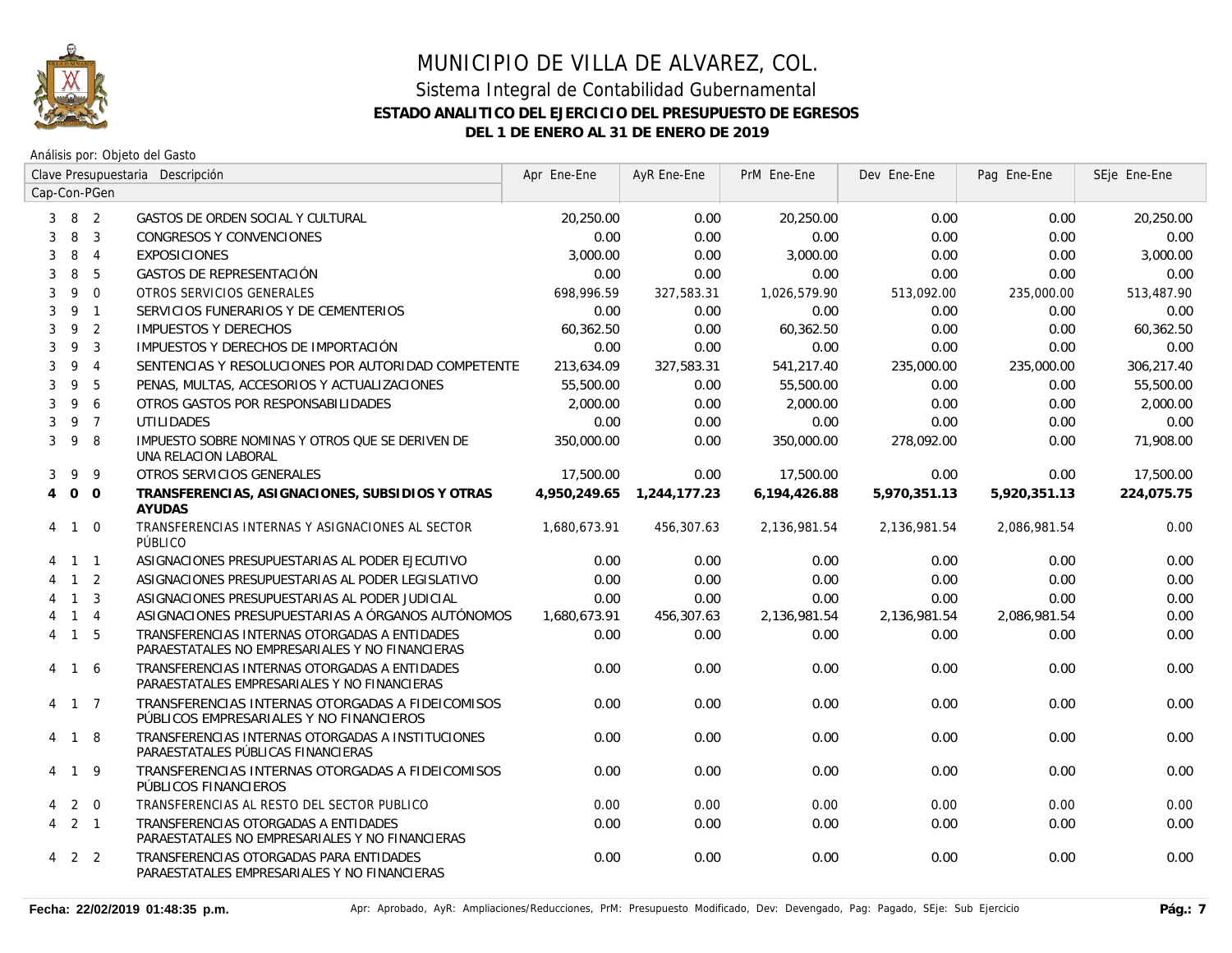

Análisis por: Objeto del Gasto

|   |                   |                | Clave Presupuestaria Descripción                                                  | Apr Ene-Ene  | AyR Ene-Ene | PrM Ene-Ene  | Dev Ene-Ene  | Pag Ene-Ene  | SEje Ene-Ene |
|---|-------------------|----------------|-----------------------------------------------------------------------------------|--------------|-------------|--------------|--------------|--------------|--------------|
|   |                   | Cap-Con-PGen   |                                                                                   |              |             |              |              |              |              |
|   | $4$ 2 3           |                | TRANSFERENCIAS OTORGADAS PARA INSTITUCIONES<br>PARAESTATALES PÚBLICAS FINANCIERAS | 0.00         | 0.00        | 0.00         | 0.00         | 0.00         | 0.00         |
|   | $4\quad 2\quad 4$ |                | TRANSFERENCIAS OTORGADAS A ENTIDADES FEDERATIVAS Y<br><b>MUNICIPIOS</b>           | 0.00         | 0.00        | 0.00         | 0.00         | 0.00         | 0.00         |
|   | 4 2 5             |                | TRANSFERENCIAS A FIDEICOMISOS DE ENTIDADES<br>FEDERATIVAS Y MUNICIPIOS            | 0.00         | 0.00        | 0.00         | 0.00         | 0.00         | 0.00         |
| 4 | 3                 | $\overline{0}$ | SUBSIDIOS Y SUBVENCIONES                                                          | 0.00         | 0.00        | 0.00         | 0.00         | 0.00         | 0.00         |
| 4 | 3 <sub>1</sub>    |                | SUBSIDIOS A LA PRODUCCIÓN                                                         | 0.00         | 0.00        | 0.00         | 0.00         | 0.00         | 0.00         |
| 4 | 3                 | $\overline{2}$ | SUBSIDIOS A LA DISTRIBUCIÓN                                                       | 0.00         | 0.00        | 0.00         | 0.00         | 0.00         | 0.00         |
|   | 3                 | 3              | SUBSIDIOS A LA INVERSIÓN                                                          | 0.00         | 0.00        | 0.00         | 0.00         | 0.00         | 0.00         |
|   | 3                 | $\overline{4}$ | SUBSIDIOS A LA PRESTACIÓN DE SERVICIOS PÚBLICOS                                   | 0.00         | 0.00        | 0.00         | 0.00         | 0.00         | 0.00         |
| 4 | 3                 | 5              | SUBSIDIOS PARA CUBRIR DIFERENCIALES DE TASAS DE<br><b>INTERÉS</b>                 | 0.00         | 0.00        | 0.00         | 0.00         | 0.00         | 0.00         |
| 4 | 3                 | 6              | SUBSIDIOS A LA VIVIENDA                                                           | 0.00         | 0.00        | 0.00         | 0.00         | 0.00         | 0.00         |
|   | 3                 | $\overline{7}$ | SUBVENCIONES AL CONSUMO                                                           | 0.00         | 0.00        | 0.00         | 0.00         | 0.00         | 0.00         |
|   | 3                 | 8              | SUBSIDIOS A ENTIDADES FEDERATIVAS Y MUNICIPIOS                                    | 0.00         | 0.00        | 0.00         | 0.00         | 0.00         | 0.00         |
|   | 3                 | 9              | OTROS SUBSIDIOS                                                                   | 0.00         | 0.00        | 0.00         | 0.00         | 0.00         | 0.00         |
|   | 4                 | $\mathbf 0$    | AYUDAS SOCIALES                                                                   | 305,928.75   | 0.00        | 305,928.75   | 183,000.00   | 183,000.00   | 122,928.75   |
|   | $\overline{4}$    | $\overline{1}$ | AYUDAS SOCIALES A PERSONAS                                                        | 203,000.00   | 0.00        | 203,000.00   | 183,000.00   | 183,000.00   | 20,000.00    |
| 4 | $\overline{4}$    | $\overline{2}$ | BECAS Y OTRAS AYUDAS PARA PROGRAMAS DE<br>CAPACITACIÓN                            | 73,928.75    | 0.00        | 73,928.75    | 0.00         | 0.00         | 73,928.75    |
| 4 | 4                 | -3             | AYUDAS SOCIALES A INSTITUCIONES DE ENSEÑANZA                                      | 0.00         | 0.00        | 0.00         | 0.00         | 0.00         | 0.00         |
| 4 | $\overline{4}$    | $\overline{4}$ | AYUDAS SOCIALES A ACTIVIDADES CIENTÍFICAS O<br>ACADÉMICAS                         | 0.00         | 0.00        | 0.00         | 0.00         | 0.00         | 0.00         |
|   | $\overline{4}$    | 5              | AYUDAS SOCIALES A INSTITUCIONES SIN FINES DE LUCRO                                | 29,000.00    | 0.00        | 29,000.00    | 0.00         | 0.00         | 29,000.00    |
|   | 4                 | 6              | AYUDAS SOCIALES A COOPERATIVAS                                                    | 0.00         | 0.00        | 0.00         | 0.00         | 0.00         | 0.00         |
|   | $\overline{4}$    | $\overline{7}$ | AYUDAS SOCIALES A ENTIDADES DE INTERÉS PÚBLICO                                    | 0.00         | 0.00        | 0.00         | 0.00         | 0.00         | 0.00         |
|   | $\overline{4}$    | 8              | AYUDAS POR DESASTRES NATURALES Y OTROS SINIESTROS                                 | 0.00         | 0.00        | 0.00         | 0.00         | 0.00         | 0.00         |
| 4 | 5                 | $\Omega$       | PENSIONES Y JUBILACIONES                                                          | 2,963,646.99 | 787,869.60  | 3,751,516.59 | 3,650,369.59 | 3,650,369.59 | 101,147.00   |
| 4 | 5                 | $\overline{1}$ | <b>PENSIONES</b>                                                                  | 129,166.66   | 16,784.76   | 145,951.42   | 145,951.42   | 145,951.42   | 0.00         |
| 4 | 5                 | $\overline{2}$ | <b>JUBILACIONES</b>                                                               | 2,733,333.33 | 771,084.84  | 3,504,418.17 | 3,504,418.17 | 3,504,418.17 | 0.00         |
|   | 5                 | $\overline{9}$ | OTRAS PENSIONES Y JUBILACIONES                                                    | 101.147.00   | 0.00        | 101,147.00   | 0.00         | 0.00         | 101,147.00   |
| 4 | 6                 | $\overline{0}$ | TRANSFERENCIAS A FIDEICOMISOS, MANDATOS Y OTROS<br>ANALOGOS                       | 0.00         | 0.00        | 0.00         | 0.00         | 0.00         | 0.00         |
| 4 | 6                 | $\overline{1}$ | TRANSFERENCIAS A FIDEICOMISOS DEL PODER EJECUTIVO                                 | 0.00         | 0.00        | 0.00         | 0.00         | 0.00         | 0.00         |
| 4 | 6                 | $\overline{2}$ | TRANSFERENCIAS A FIDEICOMISOS DEL PODER LEGISLATIVO                               | 0.00         | 0.00        | 0.00         | 0.00         | 0.00         | 0.00         |
|   | 6                 | $\overline{3}$ | TRANSFERENCIAS A FIDEICOMISOS DEL PODER JUDICIAL                                  | 0.00         | 0.00        | 0.00         | 0.00         | 0.00         | 0.00         |
| 4 | 6                 | $\overline{4}$ | TRANSFERENCIAS A FIDEICOMISOS PÚBLICOS DE ENTIDADES                               | 0.00         | 0.00        | 0.00         | 0.00         | 0.00         | 0.00         |

Fecha: 22/02/2019 01:48:35 p.m. **Anche Apripagado, AyR: Ampliaciones/Reducciones, PrM: Presupuesto Modificado, Dev: Devengado, Pag: Pagado, SEje: Sub Ejercicio Pág.: 8**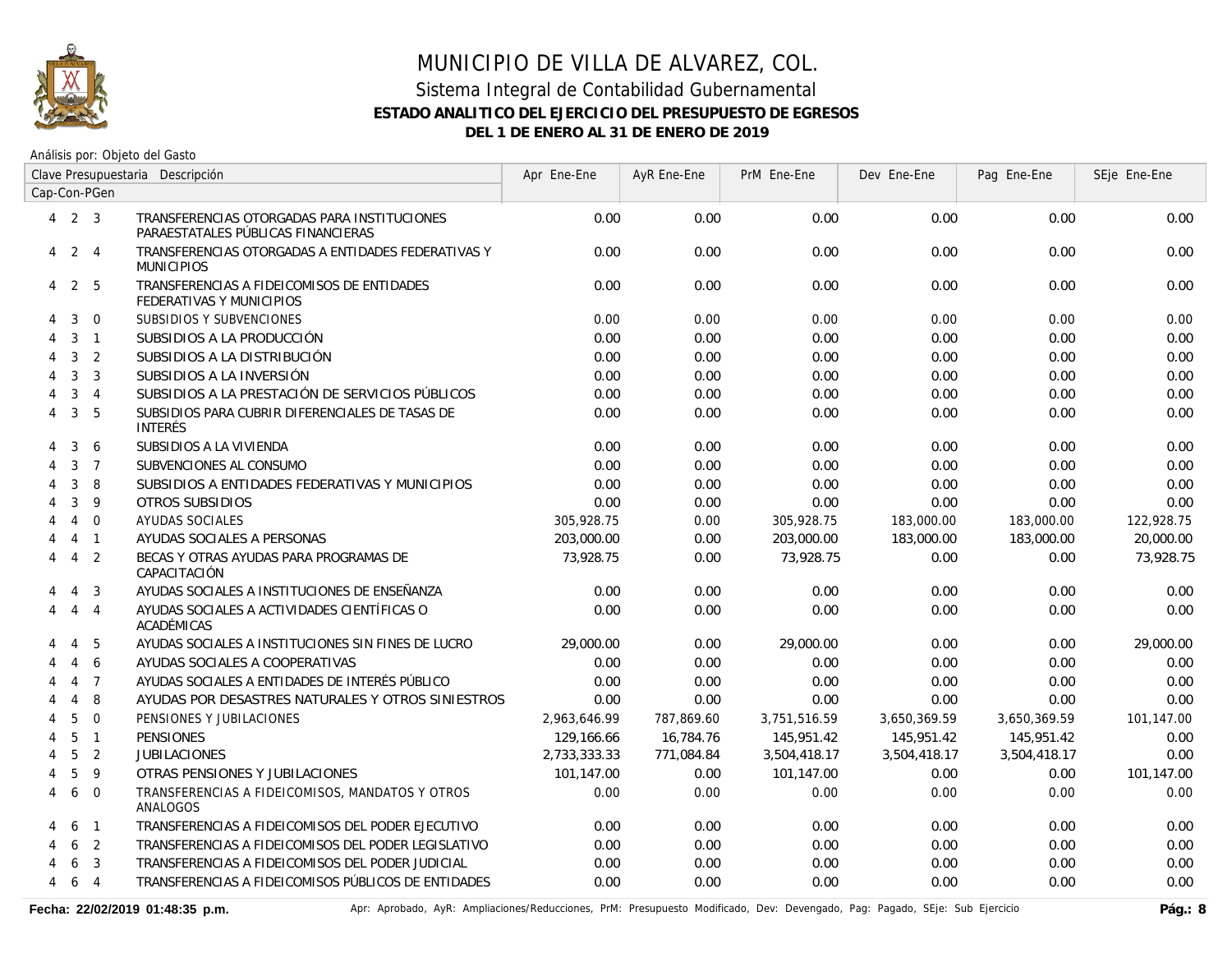

Análisis por: Objeto del Gasto

|                                       | Clave Presupuestaria Descripción                                                                    | Apr Ene-Ene | AyR Ene-Ene | PrM Ene-Ene | Dev Ene-Ene | Pag Ene-Ene | SEje Ene-Ene |
|---------------------------------------|-----------------------------------------------------------------------------------------------------|-------------|-------------|-------------|-------------|-------------|--------------|
| Cap-Con-PGen                          |                                                                                                     |             |             |             |             |             |              |
|                                       | PARAESTATALES NO EMPRESARIALES Y NO FINANCIERAS                                                     |             |             |             |             |             |              |
| - 5<br>6<br>4                         | TRANSFERENCIAS A FIDEICOMISOS PÚBLICOS DE ENTIDADES<br>PARAESTATALES EMPRESARIALES Y NO FINANCIERAS | 0.00        | 0.00        | 0.00        | 0.00        | 0.00        | 0.00         |
| 6<br>6<br>4                           | TRANSFERENCIAS A FIDEICOMISOS DE INSTITUCIONES<br>PÚBLICAS FINANCIERAS                              | 0.00        | 0.00        | 0.00        | 0.00        | 0.00        | 0.00         |
| 9<br>6                                | OTRAS TRANSFERENCIAS A FIDEICOMISOS                                                                 | 0.00        | 0.00        | 0.00        | 0.00        | 0.00        | 0.00         |
| $\Omega$<br>$\overline{7}$            | TRANSFERENCIAS A LA SEGURIDAD SOCIAL                                                                | 0.00        | 0.00        | 0.00        | 0.00        | 0.00        | 0.00         |
| $\overline{7}$<br>$\overline{1}$      | TRANSFERENCIAS POR OBLIGACIÓN DE LEY                                                                | 0.00        | 0.00        | 0.00        | 0.00        | 0.00        | 0.00         |
| 8<br>$\overline{0}$<br>4              | <b>DONATIVOS</b>                                                                                    | 0.00        | 0.00        | 0.00        | 0.00        | 0.00        | 0.00         |
| 8<br>$\overline{1}$<br>4              | DONATIVOS A INSTITUCIONES SIN FINES DE LUCRO                                                        | 0.00        | 0.00        | 0.00        | 0.00        | 0.00        | 0.00         |
| 8<br>2<br>4                           | DONATIVOS A ENTIDADES FEDERATIVAS                                                                   | 0.00        | 0.00        | 0.00        | 0.00        | 0.00        | 0.00         |
| 8<br>3<br>4                           | DONATIVOS A FIDEICOMISOS PRIVADOS                                                                   | 0.00        | 0.00        | 0.00        | 0.00        | 0.00        | 0.00         |
| 8<br>$\overline{4}$<br>4              | DONATIVOS A FIDEICOMISOS ESTATALES                                                                  | 0.00        | 0.00        | 0.00        | 0.00        | 0.00        | 0.00         |
| 5<br>8<br>4                           | DONATIVOS INTERNACIONALES                                                                           | 0.00        | 0.00        | 0.00        | 0.00        | 0.00        | 0.00         |
| $\mathbf{0}$<br>9<br>4                | TRANSFERENCIAS AL EXTERIOR                                                                          | 0.00        | 0.00        | 0.00        | 0.00        | 0.00        | 0.00         |
| 9<br>$\overline{1}$                   | TRANSFERENCIAS PARA GOBIERNOS EXTRANJEROS                                                           | 0.00        | 0.00        | 0.00        | 0.00        | 0.00        | 0.00         |
| 2<br>9<br>4                           | TRANSFERENCIAS PARA ORGANISMOS INTERNACIONALES                                                      | 0.00        | 0.00        | 0.00        | 0.00        | 0.00        | 0.00         |
| $\mathbf{3}$<br>9                     | TRANSFERENCIAS PARA EL SECTOR PRIVADO EXTERNO                                                       | 0.00        | 0.00        | 0.00        | 0.00        | 0.00        | 0.00         |
| $\Omega$<br>$\mathbf{O}$<br>5         | BIENES MUEBLES, INMUEBLES E INTANGIBLES                                                             | 176,500.00  | 0.00        | 176,500.00  | 0.00        | 0.00        | 176,500.00   |
| $\Omega$<br>5<br>$\mathbf{1}$         | MOBILIARIO Y EQUIPO DE ADMINISTRACION                                                               | 60,000.00   | 0.00        | 60,000.00   | 0.00        | 0.00        | 60,000.00    |
| $\mathbf{1}$<br>$\overline{1}$<br>5   | MUEBLES DE OFICINA Y ESTANTERÍA                                                                     | 10,000.00   | 0.00        | 10,000.00   | 0.00        | 0.00        | 10,000.00    |
| 2<br>$\mathbf{1}$<br>5                | MUEBLES, EXCEPTO DE OFICINA Y ESTANTERÍA                                                            | 0.00        | 0.00        | 0.00        | 0.00        | 0.00        | 0.00         |
| $\overline{3}$<br>5<br>$\mathbf{1}$   | BIENES ARTÍSTICOS, CULTURALES Y CIENTÍFICOS                                                         | 0.00        | 0.00        | 0.00        | 0.00        | 0.00        | 0.00         |
| $1 \quad 4$<br>5                      | OBJETOS DE VALOR                                                                                    | 0.00        | 0.00        | 0.00        | 0.00        | 0.00        | 0.00         |
| 5<br>5<br>$\mathbf{1}$                | EQUIPO DE CÓMPUTO Y DE TECNOLOGÍAS DE LA<br><b>INFORMACIÓN</b>                                      | 50,000.00   | 0.00        | 50,000.00   | 0.00        | 0.00        | 50,000.00    |
| 9<br>$\mathbf{1}$<br>5                | OTROS MOBILIARIOS Y EQUIPOS DE ADMINISTRACIÓN                                                       | 0.00        | 0.00        | 0.00        | 0.00        | 0.00        | 0.00         |
| $\mathbf{0}$<br>2<br>5                | MOBILIARIO Y EQUIPO EDUCACIONAL Y RECREATIVO                                                        | 0.00        | 0.00        | 0.00        | 0.00        | 0.00        | 0.00         |
| 2<br>$\overline{1}$<br>5              | EQUIPOS Y APARATOS AUDIOVISUALES                                                                    | 0.00        | 0.00        | 0.00        | 0.00        | 0.00        | 0.00         |
| 2<br>2<br>5                           | APARATOS DEPORTIVOS                                                                                 | 0.00        | 0.00        | 0.00        | 0.00        | 0.00        | 0.00         |
| $\overline{2}$<br>3<br>5              | CÁMARAS FOTOGRÁFICAS Y DE VIDEO                                                                     | 0.00        | 0.00        | 0.00        | 0.00        | 0.00        | 0.00         |
| $\overline{2}$<br>9<br>5              | OTRO MOBILIARIO Y EQUIPO EDUCACIONAL Y RECREATIVO                                                   | 0.00        | 0.00        | 0.00        | 0.00        | 0.00        | 0.00         |
| 3<br>5<br>$\mathbf 0$                 | EQUIPO E INSTRUMENTAL MEDICO Y DE LABORATORIO                                                       | 0.00        | 0.00        | 0.00        | 0.00        | 0.00        | 0.00         |
| 3<br>$\overline{1}$<br>5              | EQUIPO MÉDICO Y DE LABORATORIO                                                                      | 0.00        | 0.00        | 0.00        | 0.00        | 0.00        | 0.00         |
| 3<br>2<br>5                           | INSTRUMENTAL MÉDICO Y DE LABORATORIO                                                                | 0.00        | 0.00        | 0.00        | 0.00        | 0.00        | 0.00         |
| $\overline{0}$<br>5<br>$\overline{4}$ | VEHICULOS Y EQUIPO DE TRANSPORTE                                                                    | 100,000.00  | 0.00        | 100,000.00  | 0.00        | 0.00        | 100,000.00   |
| $5\quad 4$<br>$\overline{1}$          | <b>AUTOMOVILES Y EQUIPO TERRESTRE</b>                                                               | 100,000.00  | 0.00        | 100,000.00  | 0.00        | 0.00        | 100,000.00   |
|                                       |                                                                                                     |             |             |             |             |             |              |

Fecha: 22/02/2019 01:48:35 p.m. **Aprical Aprical Agelia**, AyR: Ampliaciones/Reducciones, PrM: Presupuesto Modificado, Dev: Devengado, Pag: Pagado, SEje: Sub Ejercicio **Pág.: 9**<br>Pág.: 9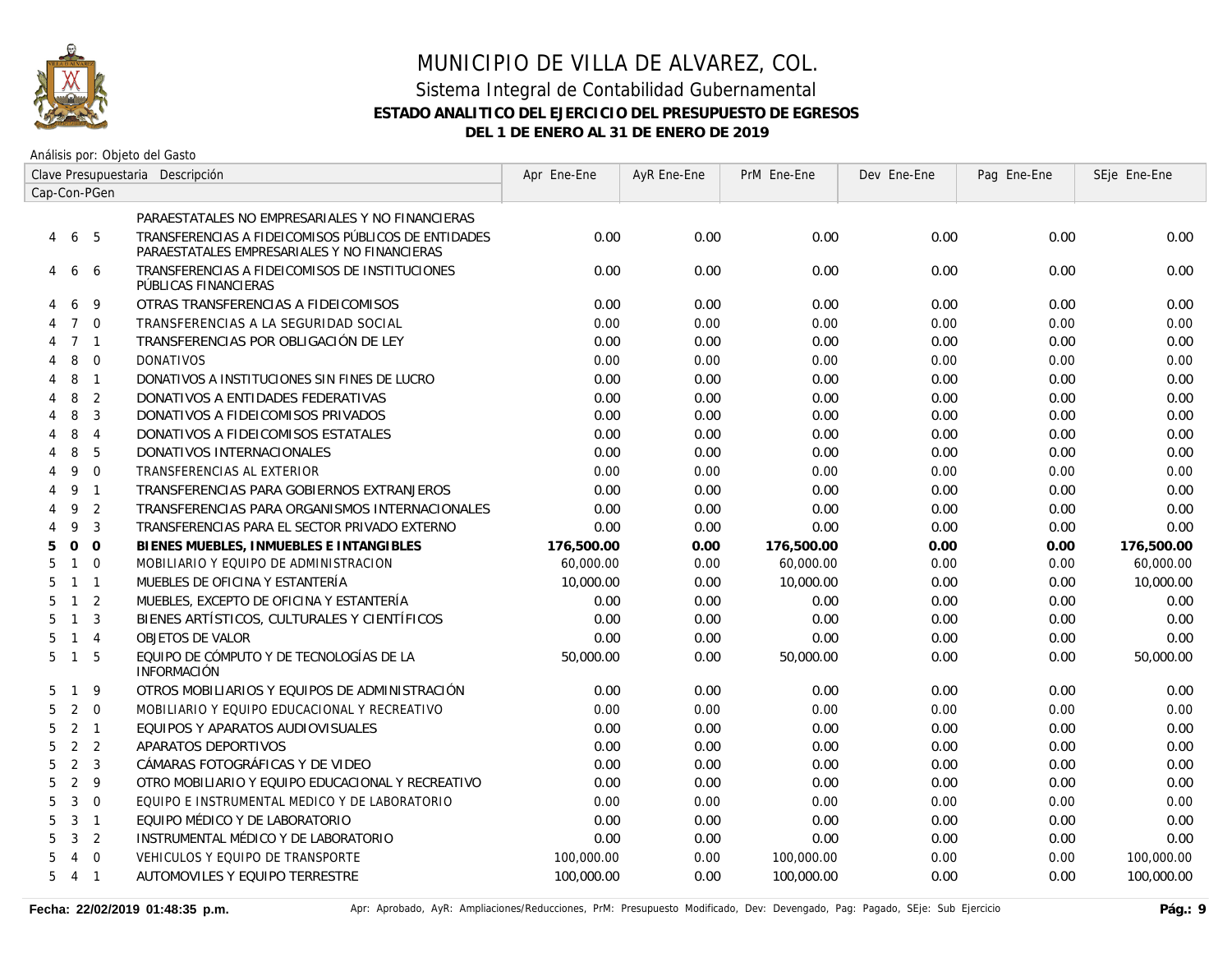

|   |                   |                | Clave Presupuestaria Descripción                                                         | Apr Ene-Ene | AyR Ene-Ene | PrM Ene-Ene | Dev Ene-Ene | Pag Ene-Ene | SEje Ene-Ene |
|---|-------------------|----------------|------------------------------------------------------------------------------------------|-------------|-------------|-------------|-------------|-------------|--------------|
|   |                   | Cap-Con-PGen   |                                                                                          |             |             |             |             |             |              |
|   | $5\quad 4\quad 2$ |                | CARROCERÍAS Y REMOLQUES                                                                  | 0.00        | 0.00        | 0.00        | 0.00        | 0.00        | 0.00         |
| 5 | $\overline{4}$    | $\overline{3}$ | EQUIPO AEROESPACIAL                                                                      | 0.00        | 0.00        | 0.00        | 0.00        | 0.00        | 0.00         |
| 5 | $\overline{4}$    | $\overline{4}$ | EQUIPO FERROVIARIO                                                                       | 0.00        | 0.00        | 0.00        | 0.00        | 0.00        | 0.00         |
| 5 | $\overline{4}$    | 5              | EMBARCACIONES                                                                            | 0.00        | 0.00        | 0.00        | 0.00        | 0.00        | 0.00         |
| 5 | $\overline{4}$    | 9              | OTROS EQUIPOS DE TRANSPORTE                                                              | 0.00        | 0.00        | 0.00        | 0.00        | 0.00        | 0.00         |
| 5 | 5                 | $\overline{0}$ | EQUIPO DE DEFENSA Y SEGURIDAD                                                            | 0.00        | 0.00        | 0.00        | 0.00        | 0.00        | 0.00         |
| 5 | 5                 | $\overline{1}$ | EQUIPO DE DEFENSA Y SEGURIDAD                                                            | 0.00        | 0.00        | 0.00        | 0.00        | 0.00        | 0.00         |
| 5 | 6                 | $\overline{0}$ | MAQUINARIA, OTROS EQUIPOS Y HERRAMIENTAS                                                 | 16,500.00   | 0.00        | 16,500.00   | 0.00        | 0.00        | 16,500.00    |
| 5 | 6                 | $\overline{1}$ | MAQUINARIA Y EQUIPO AGROPECUARIO                                                         | 0.00        | 0.00        | 0.00        | 0.00        | 0.00        | 0.00         |
| 5 | 6                 | 2              | MAQUINARIA Y EQUIPO INDUSTRIAL                                                           | 0.00        | 0.00        | 0.00        | 0.00        | 0.00        | 0.00         |
| 5 | 6                 | $\overline{3}$ | MAQUINARIA Y EQUIPO DE CONSTRUCCIÓN                                                      | 0.00        | 0.00        | 0.00        | 0.00        | 0.00        | 0.00         |
| 5 | 6                 | $\overline{4}$ | SISTEMAS DE AIRE ACONDICIONADO, CALEFACCIÓN Y DE<br>REFRIGERACIÓN INDUSTRIAL Y COMERCIAL | 4,000.00    | 0.00        | 4,000.00    | 0.00        | 0.00        | 4,000.00     |
| 5 | 6                 | 5              | EQUIPO DE COMUNICACIÓN Y TELECOMUNICACIÓN                                                | 12,500.00   | 0.00        | 12,500.00   | 0.00        | 0.00        | 12,500.00    |
|   | 5 6               | 6              | EQUIPOS DE GENERACIÓN ELÉCTRICA, APARATOS Y<br>ACCESORIOS ELÉCTRICOS                     | 0.00        | 0.00        | 0.00        | 0.00        | 0.00        | 0.00         |
| 5 | 6                 | $\overline{7}$ | HERRAMIENTAS Y MÁQUINAS-HERRAMIENTA                                                      | 0.00        | 0.00        | 0.00        | 0.00        | 0.00        | 0.00         |
| 5 | 6                 | 9              | <b>OTROS EQUIPOS</b>                                                                     | 0.00        | 0.00        | 0.00        | 0.00        | 0.00        | 0.00         |
| 5 | $7^{\circ}$       | $\Omega$       | <b>ACTIVOS BIOLOGICOS</b>                                                                | 0.00        | 0.00        | 0.00        | 0.00        | 0.00        | 0.00         |
| 5 | $7 \quad 1$       |                | <b>BOVINOS</b>                                                                           | 0.00        | 0.00        | 0.00        | 0.00        | 0.00        | 0.00         |
| 5 | 7 <sup>2</sup>    |                | <b>PORCINOS</b>                                                                          | 0.00        | 0.00        | 0.00        | 0.00        | 0.00        | 0.00         |
| 5 | 7 <sup>3</sup>    |                | <b>AVES</b>                                                                              | 0.00        | 0.00        | 0.00        | 0.00        | 0.00        | 0.00         |
| 5 | 7 <sub>4</sub>    |                | OVINOS Y CAPRINOS                                                                        | 0.00        | 0.00        | 0.00        | 0.00        | 0.00        | 0.00         |
| 5 | 7 <sub>5</sub>    |                | PECES Y ACUICULTURA                                                                      | 0.00        | 0.00        | 0.00        | 0.00        | 0.00        | 0.00         |
| 5 | 7 6               |                | <b>EQUINOS</b>                                                                           | 0.00        | 0.00        | 0.00        | 0.00        | 0.00        | 0.00         |
| 5 | 7 <sub>7</sub>    |                | ESPECIES MENORES Y DE ZOOLÓGICO                                                          | 0.00        | 0.00        | 0.00        | 0.00        | 0.00        | 0.00         |
| 5 | $\overline{7}$    | 8              | ARBOLES Y PLANTAS                                                                        | 0.00        | 0.00        | 0.00        | 0.00        | 0.00        | 0.00         |
| 5 | $\overline{7}$    | - 9            | OTROS ACTIVOS BIOLÓGICOS                                                                 | 0.00        | 0.00        | 0.00        | 0.00        | 0.00        | 0.00         |
| 5 | 8                 | $\overline{0}$ | <b>BIENES INMUEBLES</b>                                                                  | 0.00        | 0.00        | 0.00        | 0.00        | 0.00        | 0.00         |
| 5 | 8                 | $\overline{1}$ | <b>TERRENOS</b>                                                                          | 0.00        | 0.00        | 0.00        | 0.00        | 0.00        | 0.00         |
| 5 | 8                 | $\overline{2}$ | VIVIENDAS                                                                                | 0.00        | 0.00        | 0.00        | 0.00        | 0.00        | 0.00         |
| 5 | 8                 | 3              | EDIFICIOS NO RESIDENCIALES                                                               | 0.00        | 0.00        | 0.00        | 0.00        | 0.00        | 0.00         |
| 5 | 8                 | 9              | <b>OTROS BIENES INMUEBLES</b>                                                            | 0.00        | 0.00        | 0.00        | 0.00        | 0.00        | 0.00         |
| 5 | 9                 | $\overline{0}$ | <b>ACTIVOS INTANGIBLES</b>                                                               | 0.00        | 0.00        | 0.00        | 0.00        | 0.00        | 0.00         |
| 5 | 9 1               |                | SOFTWARE                                                                                 | 0.00        | 0.00        | 0.00        | 0.00        | 0.00        | 0.00         |
| 5 | 9                 | 2              | <b>PATENTES</b>                                                                          | 0.00        | 0.00        | 0.00        | 0.00        | 0.00        | 0.00         |
| 5 | 9                 | $\overline{3}$ | <b>MARCAS</b>                                                                            | 0.00        | 0.00        | 0.00        | 0.00        | 0.00        | 0.00         |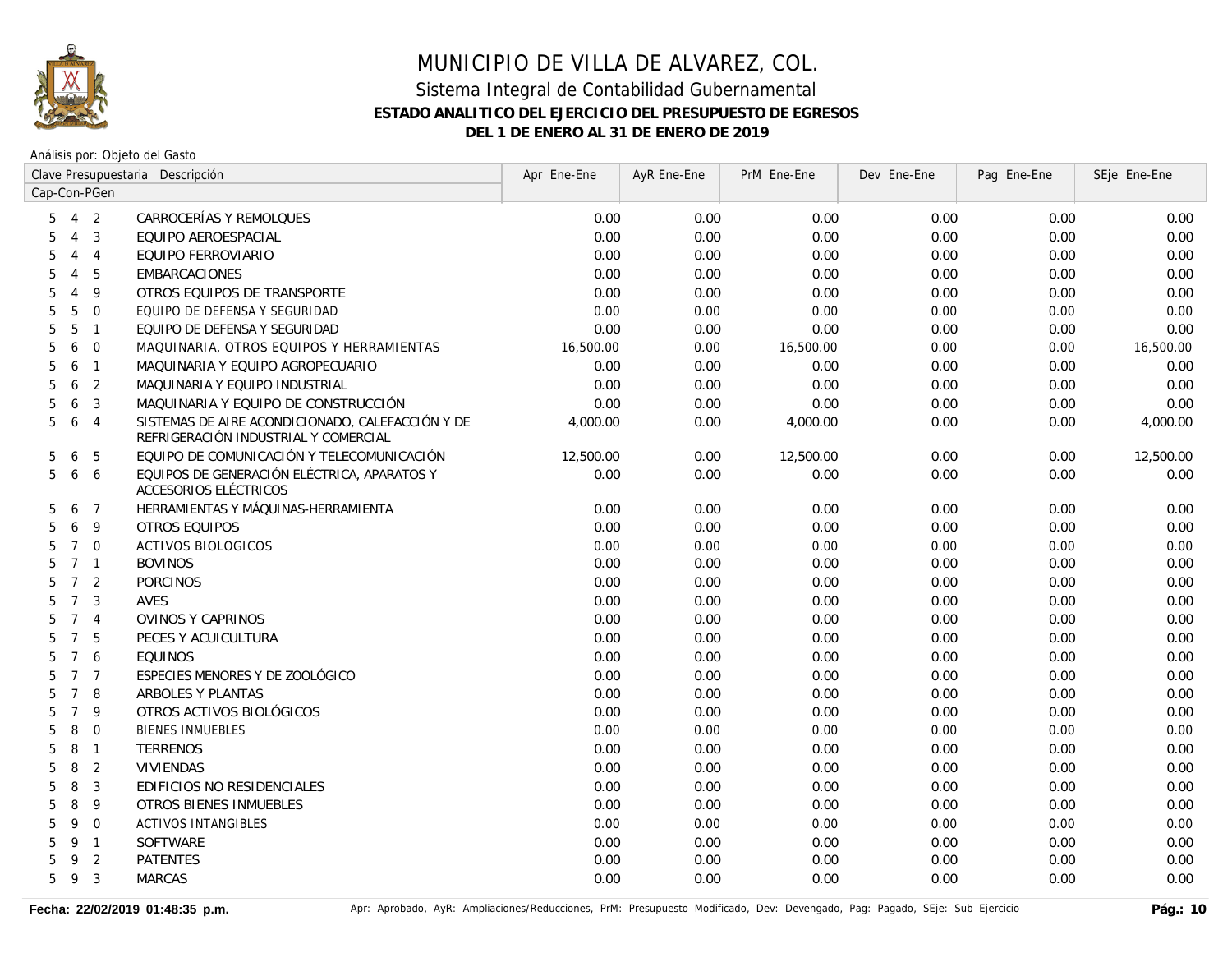

|   |                     |                     | Clave Presupuestaria Descripción                                                                                        | Apr Ene-Ene  | AyR Ene-Ene | PrM Ene-Ene  | Dev Ene-Ene | Pag Ene-Ene | SEje Ene-Ene |
|---|---------------------|---------------------|-------------------------------------------------------------------------------------------------------------------------|--------------|-------------|--------------|-------------|-------------|--------------|
|   |                     | Cap-Con-PGen        |                                                                                                                         |              |             |              |             |             |              |
| 5 |                     | 9 4                 | <b>DERECHOS</b>                                                                                                         | 0.00         | 0.00        | 0.00         | 0.00        | 0.00        | 0.00         |
| 5 | 9                   | 5                   | <b>CONCESIONES</b>                                                                                                      | 0.00         | 0.00        | 0.00         | 0.00        | 0.00        | 0.00         |
| 5 | 9                   | $\ddot{\mathbf{6}}$ | <b>FRANQUICIAS</b>                                                                                                      | 0.00         | 0.00        | 0.00         | 0.00        | 0.00        | 0.00         |
| 5 | 9                   | $\overline{7}$      | LICENCIAS INFORMÁTICAS E INTELECTUALES                                                                                  | 0.00         | 0.00        | 0.00         | 0.00        | 0.00        | 0.00         |
| 5 | 9                   | 8                   | LICENCIAS INDUSTRIALES, COMERCIALES Y OTRAS                                                                             | 0.00         | 0.00        | 0.00         | 0.00        | 0.00        | 0.00         |
| 5 | 9                   | 9                   | OTROS ACTIVOS INTANGIBLES                                                                                               | 0.00         | 0.00        | 0.00         | 0.00        | 0.00        | 0.00         |
| 6 | $\mathbf{O}$        | $\overline{O}$      | <b>INVERSION PUBLICA</b>                                                                                                | 1,144,046.75 | 0.00        | 1,144,046.75 | 0.00        | 0.00        | 1,144,046.75 |
| 6 | $\mathbf{1}$        | $\overline{0}$      | OBRA PUBLICA EN BIENES DE DOMINIO PUBLICO                                                                               | 1,144,046.75 | 0.00        | 1,144,046.75 | 0.00        | 0.00        | 1,144,046.75 |
| 6 | $\mathbf{1}$        | $\overline{1}$      | EDIFICACIÓN HABITACIONAL                                                                                                | 0.00         | 0.00        | 0.00         | 0.00        | 0.00        | 0.00         |
| 6 |                     | $1\quad 2$          | EDIFICACIÓN NO HABITACIONAL                                                                                             | 0.00         | 0.00        | 0.00         | 0.00        | 0.00        | 0.00         |
| 6 |                     | $1 \quad 3$         | CONSTRUCCIÓN DE OBRAS PARA EL ABASTECIMIENTO DE<br>AGUA, PETRÓLEO, GAS, ELECTRICIDAD Y<br>TELECOMUNICACIONES            | 0.00         | 0.00        | 0.00         | 0.00        | 0.00        | 0.00         |
| 6 |                     | $1 \quad 4$         | DIVISIÓN DE TERRENOS Y CONSTRUCCIÓN DE OBRAS DE<br>URBANIZACIÓN                                                         | 1.144.046.75 | 0.00        | 1,144,046.75 | 0.00        | 0.00        | 1,144,046.75 |
| 6 | $\overline{1}$      | 5                   | CONSTRUCCIÓN DE VÍAS DE COMUNICACIÓN                                                                                    | 0.00         | 0.00        | 0.00         | 0.00        | 0.00        | 0.00         |
| 6 |                     | 1 6                 | OTRAS CONSTRUCCIONES DE INGENIERÍA CIVIL U OBRA<br>PESADA                                                               | 0.00         | 0.00        | 0.00         | 0.00        | 0.00        | 0.00         |
| 6 |                     | $1 \quad 7$         | INSTALACIONES Y EQUIPAMIENTO EN CONSTRUCCIONES                                                                          | 0.00         | 0.00        | 0.00         | 0.00        | 0.00        | 0.00         |
| 6 |                     | 1 9                 | TRABAJOS DE ACABADOS EN EDIFICACIONES Y OTROS<br>TRABAJOS ESPECIALIZADOS                                                | 0.00         | 0.00        | 0.00         | 0.00        | 0.00        | 0.00         |
| 6 |                     | $2 \quad 0$         | OBRA PUBLICA EN BIENES PROPIOS                                                                                          | 0.00         | 0.00        | 0.00         | 0.00        | 0.00        | 0.00         |
| 6 |                     | $2 \quad 1$         | EDIFICACIÓN HABITACIONAL                                                                                                | 0.00         | 0.00        | 0.00         | 0.00        | 0.00        | 0.00         |
| 6 |                     | 2 <sub>2</sub>      | EDIFICACIÓN NO HABITACIONAL                                                                                             | 0.00         | 0.00        | 0.00         | 0.00        | 0.00        | 0.00         |
| 6 |                     | 2 <sup>3</sup>      | CONSTRUCCIÓN DE OBRAS PARA EL ABASTECIMIENTO DE<br>AGUA, PETRÓLEO, GAS, ELECTRICIDAD Y<br><b>TELECOMUNICACIONES</b>     | 0.00         | 0.00        | 0.00         | 0.00        | 0.00        | 0.00         |
| 6 | 2 4                 |                     | DIVISIÓN DE TERRENOS Y CONSTRUCCIÓN DE OBRAS DE<br><b>URBANIZACIÓN</b>                                                  | 0.00         | 0.00        | 0.00         | 0.00        | 0.00        | 0.00         |
| 6 | $\overline{2}$      | 5                   | CONSTRUCCIÓN DE VÍAS DE COMUNICACIÓN                                                                                    | 0.00         | 0.00        | 0.00         | 0.00        | 0.00        | 0.00         |
| 6 | 2 6                 |                     | OTRAS CONSTRUCCIONES DE INGENIERÍA CIVIL U OBRA<br>PESADA                                                               | 0.00         | 0.00        | 0.00         | 0.00        | 0.00        | 0.00         |
| 6 |                     | 2 <sub>7</sub>      | INSTALACIONES Y EQUIPAMIENTO EN CONSTRUCCIONES                                                                          | 0.00         | 0.00        | 0.00         | 0.00        | 0.00        | 0.00         |
| 6 |                     | $2 \quad 9$         | TRABAJOS DE ACABADOS EN EDIFICACIONES Y OTROS<br>TRABAJOS ESPECIALIZADOS                                                | 0.00         | 0.00        | 0.00         | 0.00        | 0.00        | 0.00         |
| 6 | $\mathbf{3}$        | $\overline{0}$      | PROYECTOS PRODUCTIVOS Y ACCIONES DE FOMENTO                                                                             | 0.00         | 0.00        | 0.00         | 0.00        | 0.00        | 0.00         |
|   | $6 \quad 3 \quad 1$ |                     | ESTUDIOS, FORMULACIÓN Y EVALUACIÓN DE PROYECTOS<br>PRODUCTIVOS NO INCLUIDOS EN CONCEPTOS ANTERIORES<br>DE ESTE CAPÍTULO | 0.00         | 0.00        | 0.00         | 0.00        | 0.00        | 0.00         |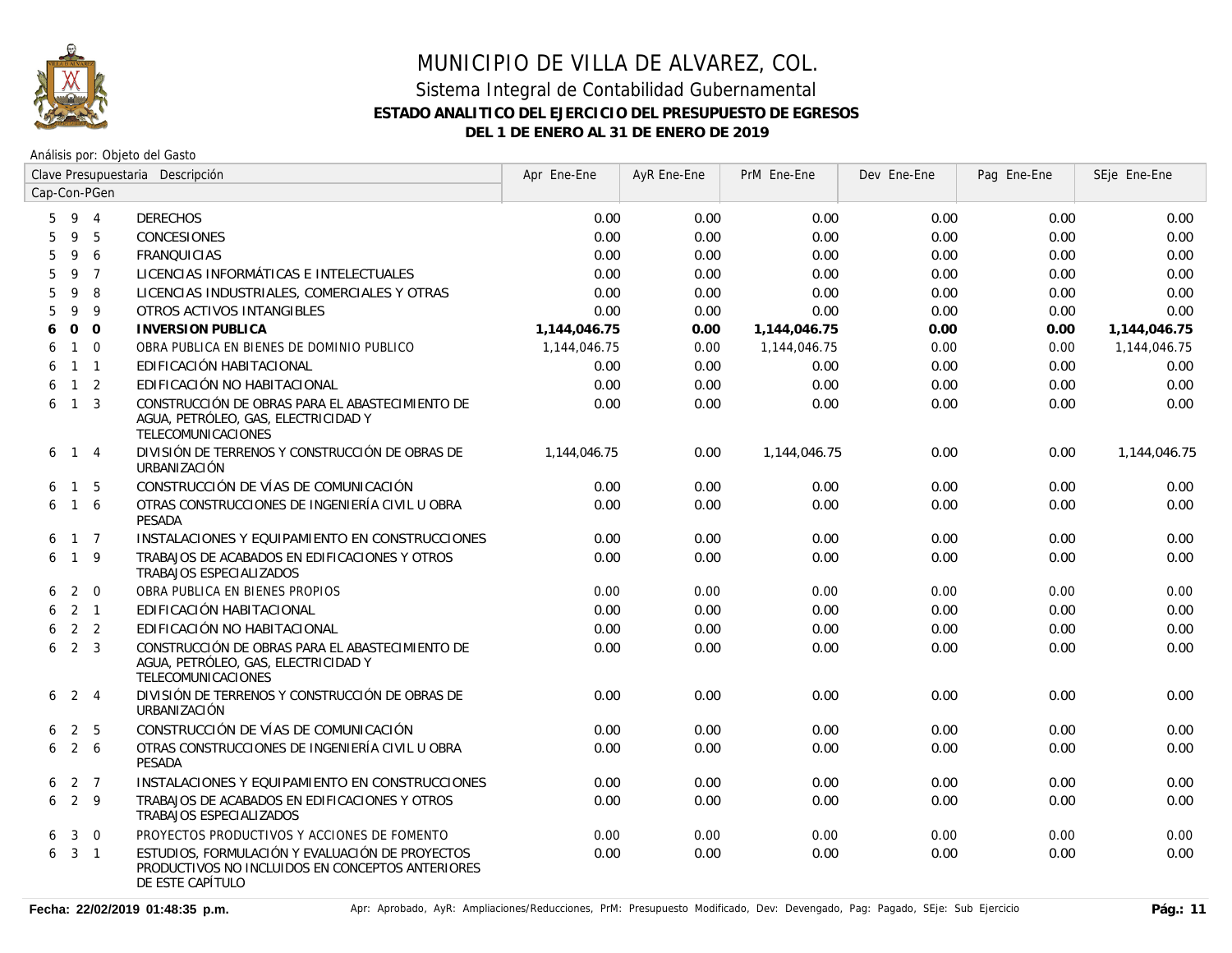

# MUNICIPIO DE VILLA DE ALVAREZ, COL. Sistema Integral de Contabilidad Gubernamental **ESTADO ANALITICO DEL EJERCICIO DEL PRESUPUESTO DE EGRESOS**

**DEL 1 DE ENERO AL 31 DE ENERO DE 2019**

|             |                     | Clave Presupuestaria Descripción |                                                                                                                                          | Apr Ene-Ene | AyR Ene-Ene | PrM Ene-Ene | Dev Ene-Ene | Pag Ene-Ene | SEje Ene-Ene |
|-------------|---------------------|----------------------------------|------------------------------------------------------------------------------------------------------------------------------------------|-------------|-------------|-------------|-------------|-------------|--------------|
|             |                     | Cap-Con-PGen                     |                                                                                                                                          |             |             |             |             |             |              |
|             | $6 \t3 \t2$         |                                  | EJECUCIÓN DE PROYECTOS PRODUCTIVOS NO INCLUIDOS EN<br>CONCEPTOS ANTERIORES DE ESTE CAPÍTULO                                              | 0.00        | 0.00        | 0.00        | 0.00        | 0.00        | 0.00         |
| $7^{\circ}$ |                     | $0\quad 0$                       | INVERSIONES FINANCIERAS Y OTRAS PROVISIONES                                                                                              | 16,666.66   | 0.00        | 16,666.66   | 0.00        | 0.00        | 16,666.66    |
|             | $7 \quad 1 \quad 0$ |                                  | INVERSIONES PARA EL FOMENTO DE ACTIVIDADES<br><b>PRODUCTIVAS</b>                                                                         | 0.00        | 0.00        | 0.00        | 0.00        | 0.00        | 0.00         |
|             | $7 \quad 1 \quad 1$ |                                  | CRÉDITOS OTORGADOS POR ENTIDADES FEDERATIVAS Y<br>MUNICIPIOS AL SECTOR SOCIAL Y PRIVADO PARA EL<br>FOMENTO DE ACTIVIDADES PRODUCTIVAS    | 0.00        | 0.00        | 0.00        | 0.00        | 0.00        | 0.00         |
|             | $7 \quad 1 \quad 2$ |                                  | CRÉDITOS OTORGADOS POR LAS ENTIDADES FEDERATIVAS A<br>MUNICIPIOS PARA EL FOMENTO DE ACTIVIDADES<br><b>PRODUCTIVAS</b>                    | 0.00        | 0.00        | 0.00        | 0.00        | 0.00        | 0.00         |
|             | 720                 |                                  | ACCIONES Y PARTICIPACIONES DE CAPITAL                                                                                                    | 0.00        | 0.00        | 0.00        | 0.00        | 0.00        | 0.00         |
|             | $7 \quad 2 \quad 1$ |                                  | ACCIONES Y PARTICIPACIONES DE CAPITAL EN ENTIDADES<br>PARAESTATALES NO EMPRESARIALES Y NO FINANCIERAS<br>CON FINES DE POLÍTICA ECONÓMICA | 0.00        | 0.00        | 0.00        | 0.00        | 0.00        | 0.00         |
|             | 722                 |                                  | ACCIONES Y PARTICIPACIONES DE CAPITAL EN ENTIDADES<br>PARAESTATALES EMPRESARIALES Y NO FINANCIERAS CON<br>FINES DE POLÍTICA ECONÓMICA    | 0.00        | 0.00        | 0.00        | 0.00        | 0.00        | 0.00         |
|             | $7\quad 2\quad 3$   |                                  | ACCIONES Y PARTICIPACIONES DE CAPITAL EN<br>INSTITUCIONES PARAESTATALES PÚBLICAS FINANCIERAS<br>CON FINES DE POLÍTICA ECONÓMICA          | 0.00        | 0.00        | 0.00        | 0.00        | 0.00        | 0.00         |
|             | 724                 |                                  | ACCIONES Y PARTICIPACIONES DE CAPITAL EN EL SECTOR<br>PRIVADO CON FINES DE POLÍTICA ECONÓMICA                                            | 0.00        | 0.00        | 0.00        | 0.00        | 0.00        | 0.00         |
|             | 725                 |                                  | ACCIONES Y PARTICIPACIONES DE CAPITAL EN ORGANISMOS<br>INTERNACIONALES CON FINES DE POLÍTICA ECONÓMICA                                   | 0.00        | 0.00        | 0.00        | 0.00        | 0.00        | 0.00         |
|             | 726                 |                                  | ACCIONES Y PARTICIPACIONES DE CAPITAL EN EL SECTOR<br>EXTERNO CON FINES DE POLÍTICA ECONÓMICA                                            | 0.00        | 0.00        | 0.00        | 0.00        | 0.00        | 0.00         |
|             | $727$               |                                  | ACCIONES Y PARTICIPACIONES DE CAPITAL EN EL SECTOR<br>PÚBLICO CON FINES DE GESTIÓN DE LIQUIDEZ                                           | 0.00        | 0.00        | 0.00        | 0.00        | 0.00        | 0.00         |
|             | 728                 |                                  | ACCIONES Y PARTICIPACIONES DE CAPITAL EN EL SECTOR<br>PRIVADO CON FINES DE GESTIÓN DE LIQUIDEZ                                           | 0.00        | 0.00        | 0.00        | 0.00        | 0.00        | 0.00         |
|             | 729                 |                                  | ACCIONES Y PARTICIPACIONES DE CAPITAL EN EL SECTOR<br>EXTERNO CON FINES DE GESTIÓN DE LIQUIDEZ                                           | 0.00        | 0.00        | 0.00        | 0.00        | 0.00        | 0.00         |
| $7^{\circ}$ | $\mathbf{3}$        | $\overline{0}$                   | COMPRA DE TITULOS Y VALORES                                                                                                              | 0.00        | 0.00        | 0.00        | 0.00        | 0.00        | 0.00         |
| $7^{\circ}$ |                     | $3 \quad 1$                      | <b>BONOS</b>                                                                                                                             | 0.00        | 0.00        | 0.00        | 0.00        | 0.00        | 0.00         |
|             | $7 \quad 3 \quad 2$ |                                  | VALORES REPRESENTATIVOS DE DEUDA ADQUIRIDOS CON<br>FINES DE POLÍTICA ECONÓMICA                                                           | 0.00        | 0.00        | 0.00        | 0.00        | 0.00        | 0.00         |
|             | $7 \quad 3 \quad 3$ |                                  | VALORES REPRESENTATIVOS DE DEUDA ADQUIRIDOS CON<br>FINES DE GESTIÓN DE LIQUIDEZ                                                          | 0.00        | 0.00        | 0.00        | 0.00        | 0.00        | 0.00         |
|             | $7 \quad 3 \quad 4$ |                                  | OBLIGACIONES NEGOCIABLES ADQUIRIDAS CON FINES DE                                                                                         | 0.00        | 0.00        | 0.00        | 0.00        | 0.00        | 0.00         |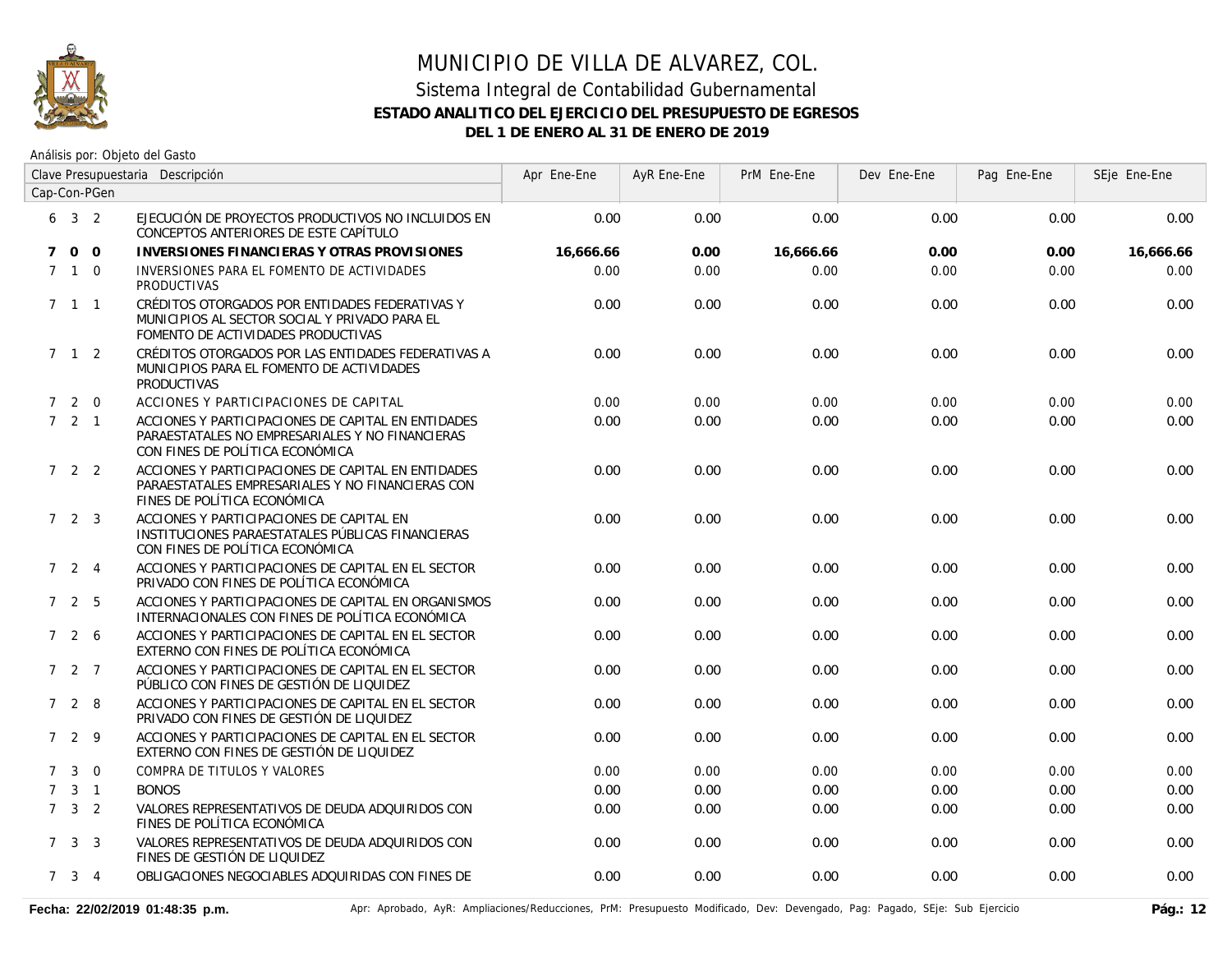

# MUNICIPIO DE VILLA DE ALVAREZ, COL.

#### Sistema Integral de Contabilidad Gubernamental **ESTADO ANALITICO DEL EJERCICIO DEL PRESUPUESTO DE EGRESOS DEL 1 DE ENERO AL 31 DE ENERO DE 2019**

| Clave Presupuestaria Descripción |                     |                |                                                                                                                          | Apr Ene-Ene | AyR Ene-Ene | PrM Ene-Ene | Dev Ene-Ene | Pag Ene-Ene | SEje Ene-Ene |
|----------------------------------|---------------------|----------------|--------------------------------------------------------------------------------------------------------------------------|-------------|-------------|-------------|-------------|-------------|--------------|
| Cap-Con-PGen                     |                     |                |                                                                                                                          |             |             |             |             |             |              |
|                                  |                     |                | POLÍTICA ECONÓMICA                                                                                                       |             |             |             |             |             |              |
|                                  | $7 \quad 3 \quad 5$ |                | OBLIGACIONES NEGOCIABLES ADQUIRIDAS CON FINES DE<br><b>GESTIÓN DE LIQUIDEZ</b>                                           | 0.00        | 0.00        | 0.00        | 0.00        | 0.00        | 0.00         |
| $7^{\circ}$                      | $\mathbf{3}$        | 9              | <b>OTROS VALORES</b>                                                                                                     | 0.00        | 0.00        | 0.00        | 0.00        | 0.00        | 0.00         |
| $\overline{7}$                   |                     | $4\quad 0$     | <b>CONCESION DE PRESTAMOS</b>                                                                                            | 0.00        | 0.00        | 0.00        | 0.00        | 0.00        | 0.00         |
| $7^{\circ}$                      | $4 \quad 1$         |                | CONCESIÓN DE PRÉSTAMOS A ENTIDADES PARAESTATALES<br>NO EMPRESARIALES Y NO FINANCIERAS CON FINES DE<br>POLÍTICA ECONÓMICA | 0.00        | 0.00        | 0.00        | 0.00        | 0.00        | 0.00         |
|                                  | $7\quad 4\quad 2$   |                | CONCESIÓN DE PRÉSTAMOS A ENTIDADES PARAESTATALES<br>EMPRESARIALES Y NO FINANCIERAS CON FINES DE POLÍTICA<br>ECONÓMICA    | 0.00        | 0.00        | 0.00        | 0.00        | 0.00        | 0.00         |
| $7^{\circ}$                      |                     | $4 \quad 3$    | CONCESIÓN DE PRÉSTAMOS A INSTITUCIONES<br>PARAESTATALES PÚBLICAS FINANCIERAS CON FINES DE<br>POLÍTICA ECONÓMICA          | 0.00        | 0.00        | 0.00        | 0.00        | 0.00        | 0.00         |
|                                  | 7 4 4               |                | CONCESIÓN DE PRÉSTAMOS A ENTIDADES FEDERATIVAS Y<br>MUNICIPIOS CON FINES DE POLÍTICA ECONÓMICA                           | 0.00        | 0.00        | 0.00        | 0.00        | 0.00        | 0.00         |
|                                  | 7 4 5               |                | CONCESIÓN DE PRÉSTAMOS AL SECTOR PRIVADO CON FINES<br>DE POLÍTICA ECONÓMICA                                              | 0.00        | 0.00        | 0.00        | 0.00        | 0.00        | 0.00         |
| $7^{\circ}$                      |                     | 46             | CONCESIÓN DE PRÉSTAMOS AL SECTOR EXTERNO CON FINES<br>DE POLÍTICA ECONÓMICA                                              | 0.00        | 0.00        | 0.00        | 0.00        | 0.00        | 0.00         |
|                                  | 7 4 7               |                | CONCESIÓN DE PRÉSTAMOS AL SECTOR PÚBLICO CON FINES<br>DE GESTIÓN DE LIQUIDEZ                                             | 0.00        | 0.00        | 0.00        | 0.00        | 0.00        | 0.00         |
| $7^{\circ}$                      |                     | 4 8            | CONCESIÓN DE PRÉSTAMOS AL SECTOR PRIVADO CON FINES<br>DE GESTIÓN DE LIQUIDEZ                                             | 0.00        | 0.00        | 0.00        | 0.00        | 0.00        | 0.00         |
| $7^{\circ}$                      | $\overline{4}$      | 9              | CONCESIÓN DE PRÉSTAMOS AL SECTOR EXTERNO CON FINES<br>DE GESTIÓN DE LIQUIDEZ                                             | 0.00        | 0.00        | 0.00        | 0.00        | 0.00        | 0.00         |
|                                  | $7\quad 5\quad 0$   |                | INVERSIONES EN FIDEICOMISOS, MANDATOS Y OTROS<br>ANALOGOS                                                                | 0.00        | 0.00        | 0.00        | 0.00        | 0.00        | 0.00         |
| $7^{\circ}$                      | 5                   | $\overline{1}$ | INVERSIONES EN FIDEICOMISOS DEL PODER EJECUTIVO                                                                          | 0.00        | 0.00        | 0.00        | 0.00        | 0.00        | 0.00         |
| $\overline{7}$                   | $5^{\circ}$         | $\overline{2}$ | INVERSIONES EN FIDEICOMISOS DEL PODER LEGISLATIVO                                                                        | 0.00        | 0.00        | 0.00        | 0.00        | 0.00        | 0.00         |
| $\overline{7}$                   | 5                   | $\overline{3}$ | INVERSIONES EN FIDEICOMISOS DEL PODER JUDICIAL                                                                           | 0.00        | 0.00        | 0.00        | 0.00        | 0.00        | 0.00         |
|                                  | $7\quad 5\quad 4$   |                | INVERSIONES EN FIDEICOMISOS PÚBLICOS NO<br>EMPRESARIALES Y NO FINANCIEROS                                                | 0.00        | 0.00        | 0.00        | 0.00        | 0.00        | 0.00         |
|                                  | $7\quad 5\quad 5$   |                | INVERSIONES EN FIDEICOMISOS PÚBLICOS EMPRESARIALES Y<br><b>NO FINANCIEROS</b>                                            | 0.00        | 0.00        | 0.00        | 0.00        | 0.00        | 0.00         |
| $7^{\circ}$                      | 5                   | 6              | INVERSIONES EN FIDEICOMISOS PÚBLICOS FINANCIEROS                                                                         | 0.00        | 0.00        | 0.00        | 0.00        | 0.00        | 0.00         |
| $\overline{7}$                   |                     | 5 7            | INVERSIONES EN FIDEICOMISOS DE ENTIDADES FEDERATIVAS                                                                     | 0.00        | 0.00        | 0.00        | 0.00        | 0.00        | 0.00         |
| $\overline{7}$                   | 5                   | 8              | INVERSIONES EN FIDEICOMISOS DE MUNICIPIOS                                                                                | 0.00        | 0.00        | 0.00        | 0.00        | 0.00        | 0.00         |
|                                  | 7 <sub>5</sub>      | - 9            | OTRAS INVERSIONES EN FIDEICOMISOS                                                                                        | 0.00        | 0.00        | 0.00        | 0.00        | 0.00        | 0.00         |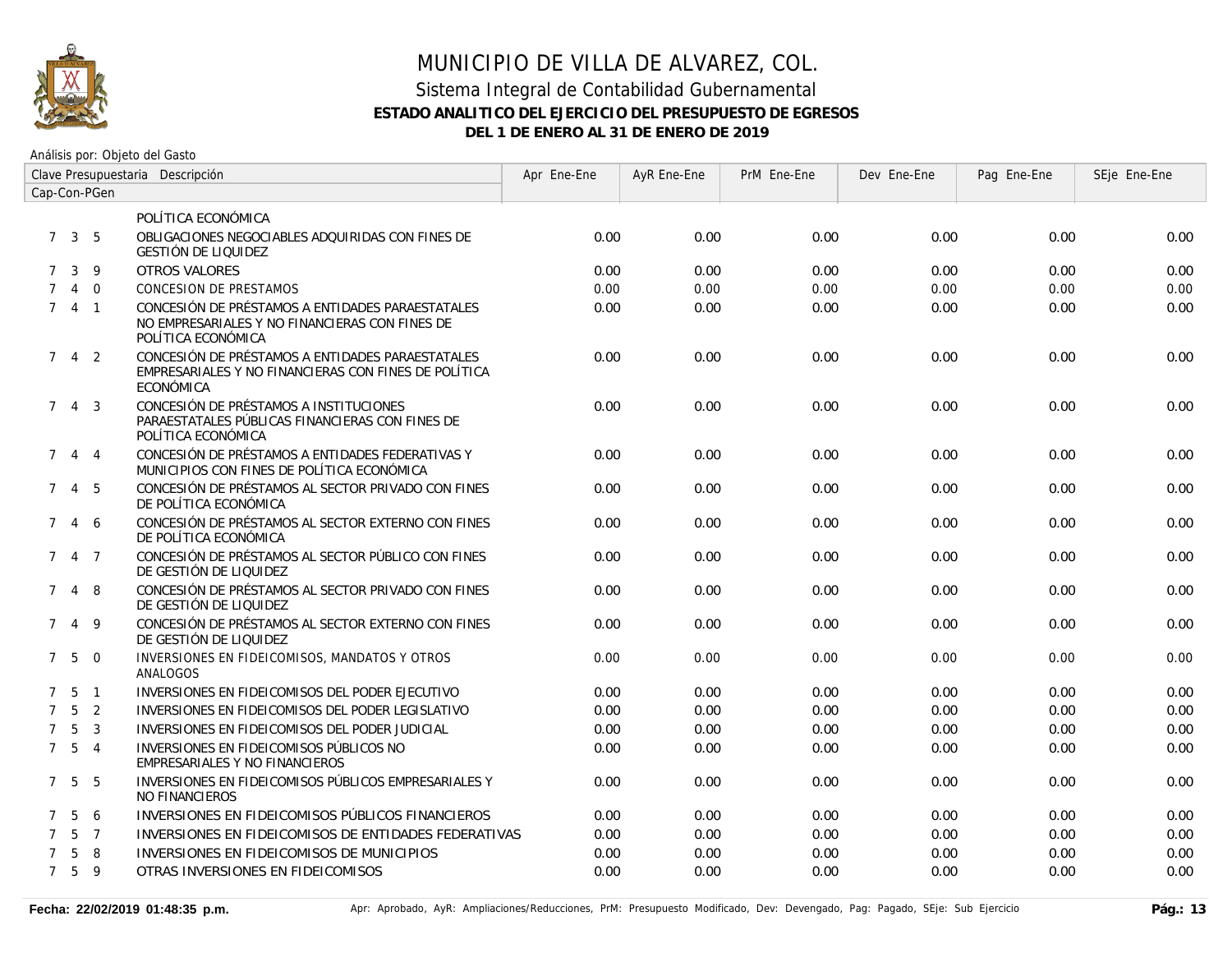

| Clave Presupuestaria Descripción |                |                |                                                                                                   | Apr Ene-Ene | AyR Ene-Ene | PrM Ene-Ene | Dev Ene-Ene   | Pag Ene-Ene  | SEje Ene-Ene   |
|----------------------------------|----------------|----------------|---------------------------------------------------------------------------------------------------|-------------|-------------|-------------|---------------|--------------|----------------|
| Cap-Con-PGen                     |                |                |                                                                                                   |             |             |             |               |              |                |
|                                  | 7 6 0          |                | OTRAS INVERSIONES FINANCIERAS                                                                     | 0.00        | 0.00        | 0.00        | 0.00          | 0.00         | 0.00           |
| $\overline{7}$                   | 6              | $\overline{1}$ | DEPÓSITOS A LARGO PLAZO EN MONEDA NACIONAL                                                        | 0.00        | 0.00        | 0.00        | 0.00          | 0.00         | 0.00           |
| $\overline{7}$                   | 6              | 2              | DEPÓSITOS A LARGO PLAZO EN MONEDA EXTRANJERA                                                      | 0.00        | 0.00        | 0.00        | 0.00          | 0.00         | 0.00           |
| $7^{\circ}$                      | 9 0            |                | PROVISIONES PARA CONTINGENCIAS Y OTRAS<br>EROGACIONES ESPECIALES                                  | 16,666.66   | 0.00        | 16,666.66   | 0.00          | 0.00         | 16,666.66      |
|                                  | 7 9 1          |                | CONTINGENCIAS POR FENÓMENOS NATURALES                                                             | 0.00        | 0.00        | 0.00        | 0.00          | 0.00         | 0.00           |
| $\overline{7}$                   | 9              | 2              | CONTINGENCIAS SOCIOECONÓMICAS                                                                     | 16,666.66   | 0.00        | 16,666.66   | 0.00          | 0.00         | 16,666.66      |
| $\overline{7}$                   | 9              | 9              | OTRAS EROGACIONES ESPECIALES                                                                      | 0.00        | 0.00        | 0.00        | 0.00          | 0.00         | 0.00           |
| 8                                | $\mathbf{O}$   | $\overline{O}$ | PARTICIPACIONES Y APORTACIONES                                                                    | 0.00        | 0.00        | 0.00        | 0.00          | 0.00         | 0.00           |
| 8                                | $1 \quad 0$    |                | PARTICIPACIONES                                                                                   | 0.00        | 0.00        | 0.00        | 0.00          | 0.00         | 0.00           |
| 8                                | $\mathbf{1}$   | $\overline{1}$ | FONDO GENERAL DE PARTICIPACIONES                                                                  | 0.00        | 0.00        | 0.00        | 0.00          | 0.00         | 0.00           |
| 8                                | $\mathbf{1}$   | 2              | FONDO DE FOMENTO MUNICIPAL                                                                        | 0.00        | 0.00        | 0.00        | 0.00          | 0.00         | 0.00           |
| 8                                | $\overline{1}$ | 3              | PARTICIPACIONES DE LAS ENTIDADES FEDERATIVAS A LOS<br><b>MUNICIPIOS</b>                           | 0.00        | 0.00        | 0.00        | 0.00          | 0.00         | 0.00           |
|                                  | 8 1 4          |                | OTROS CONCEPTOS PARTICIPABLES DE LA FEDERACIÓN A<br><b>ENTIDADES FEDERATIVAS</b>                  | 0.00        | 0.00        | 0.00        | 0.00          | 0.00         | 0.00           |
| 8                                | $\overline{1}$ | -5             | OTROS CONCEPTOS PARTICIPABLES DE LA FEDERACIÓN A<br><b>MUNICIPIOS</b>                             | 0.00        | 0.00        | 0.00        | 0.00          | 0.00         | 0.00           |
| 8                                | $\overline{1}$ | 6              | CONVENIOS DE COLABORACIÓN ADMINISTRATIVA                                                          | 0.00        | 0.00        | 0.00        | 0.00          | 0.00         | 0.00           |
| 8                                | 3              | $\overline{0}$ | APORTACIONES                                                                                      | 0.00        | 0.00        | 0.00        | 0.00          | 0.00         | 0.00           |
| 8                                | $\overline{3}$ | $\overline{1}$ | APORTACIONES DE LA FEDERACIÓN A LAS ENTIDADES<br><b>FEDERATIVAS</b>                               | 0.00        | 0.00        | 0.00        | 0.00          | 0.00         | 0.00           |
| 8                                | 3              | 2              | APORTACIONES DE LA FEDERACIÓN A MUNICIPIOS                                                        | 0.00        | 0.00        | 0.00        | 0.00          | 0.00         | 0.00           |
| 8                                | $\mathbf{3}$   | $\overline{3}$ | APORTACIONES DE LAS ENTIDADES FEDERATIVAS A LOS<br><b>MUNICIPIOS</b>                              | 0.00        | 0.00        | 0.00        | 0.00          | 0.00         | 0.00           |
| 8                                | 3              | $\overline{4}$ | APORTACIONES PREVISTAS EN LEYES Y DECRETOS AL<br>SISTEMA DE PROTECCIÓN SOCIAL                     | 0.00        | 0.00        | 0.00        | 0.00          | 0.00         | 0.00           |
| 8                                | 3              | 5              | APORTACIONES PREVISTAS EN LEYES Y DECRETOS<br>COMPENSATORIAS A ENTIDADES FEDERATIVAS Y MUNICIPIOS | 0.00        | 0.00        | 0.00        | 0.00          | 0.00         | 0.00           |
| 8                                | 5              | $\overline{0}$ | <b>CONVENIOS</b>                                                                                  | 0.00        | 0.00        | 0.00        | 0.00          | 0.00         | 0.00           |
| 8                                | 5              | $\overline{1}$ | CONVENIOS DE REASIGNACIÓN                                                                         | 0.00        | 0.00        | 0.00        | 0.00          | 0.00         | 0.00           |
| 8                                | 5              | $\overline{2}$ | CONVENIOS DE DESCENTRALIZACIÓN                                                                    | 0.00        | 0.00        | 0.00        | 0.00          | 0.00         | 0.00           |
| 8                                | 5              | $\mathbf{3}$   | <b>OTROS CONVENIOS</b>                                                                            | 0.00        | 0.00        | 0.00        | 0.00          | 0.00         | 0.00           |
| 9                                | 0 <sub>0</sub> |                | <b>DEUDA PUBLICA</b>                                                                              | 874,251.81  | 45,825.04   | 920,076.85  | 79,415,985.08 | 3,959,612.44 | -78,495,908.23 |
| 9                                | $1 \quad 0$    |                | AMORTIZACION DE LA DEUDA PUBLICA                                                                  | 363,431.56  | 0.00        | 363,431.56  | 360.698.96    | 360,698.96   | 2,732.60       |
|                                  | 9 1 1          |                | AMORTIZACIÓN DE LA DEUDA INTERNA CON INSTITUCIONES<br>DE CRÉDITO                                  | 363,431.56  | 0.00        | 363,431.56  | 360,698.96    | 360.698.96   | 2,732.60       |
|                                  | 9 1 2          |                | AMORTIZACIÓN DE LA DEUDA INTERNA POR EMISIÓN DE                                                   | 0.00        | 0.00        | 0.00        | 0.00          | 0.00         | 0.00           |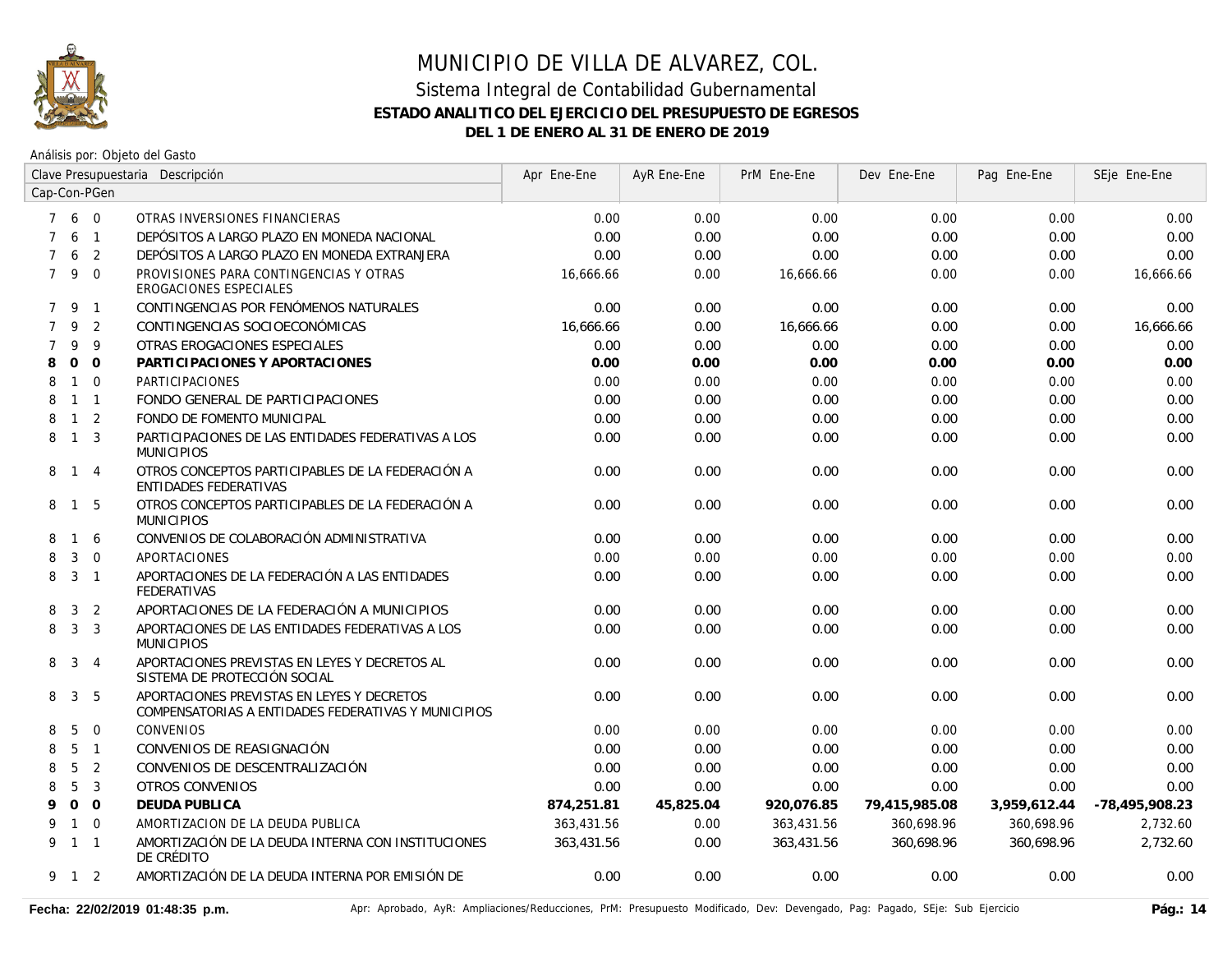

Análisis por: Objeto del Gasto

| Clave Presupuestaria Descripción |                |                |                                                                             | Apr Ene-Ene | AyR Ene-Ene | PrM Ene-Ene | Dev Ene-Ene | Pag Ene-Ene | SEje Ene-Ene |
|----------------------------------|----------------|----------------|-----------------------------------------------------------------------------|-------------|-------------|-------------|-------------|-------------|--------------|
|                                  | Cap-Con-PGen   |                |                                                                             |             |             |             |             |             |              |
|                                  |                |                | <b>TÍTULOS Y VALORES</b>                                                    |             |             |             |             |             |              |
|                                  | 9 1 3          |                | AMORTIZACIÓN DE ARRENDAMIENTOS FINANCIEROS<br><b>NACIONALES</b>             | 0.00        | 0.00        | 0.00        | 0.00        | 0.00        | 0.00         |
|                                  | 9 1 4          |                | AMORTIZACIÓN DE LA DEUDA EXTERNA CON INSTITUCIONES<br>DE CRÉDITO            | 0.00        | 0.00        | 0.00        | 0.00        | 0.00        | 0.00         |
|                                  | 9 1 5          |                | AMORTIZACIÓN DE DEUDA EXTERNA CON ORGANISMOS<br>FINANCIEROS INTERNACIONALES | 0.00        | 0.00        | 0.00        | 0.00        | 0.00        | 0.00         |
| 9                                | $\mathbf{1}$   | -6             | AMORTIZACIÓN DE LA DEUDA BILATERAL                                          | 0.00        | 0.00        | 0.00        | 0.00        | 0.00        | 0.00         |
| 9                                |                | $1 \quad 7$    | AMORTIZACIÓN DE LA DEUDA EXTERNA POR EMISIÓN DE<br><b>TÍTULOS Y VALORES</b> | 0.00        | 0.00        | 0.00        | 0.00        | 0.00        | 0.00         |
|                                  | 9 1 8          |                | AMORTIZACIÓN DE ARRENDAMIENTOS FINANCIEROS<br>INTERNACIONALES               | 0.00        | 0.00        | 0.00        | 0.00        | 0.00        | 0.00         |
| 9                                |                | $2 \quad 0$    | INTERESES DE LA DEUDA PUBLICA                                               | 427,486.92  | 45,825.04   | 473,311.96  | 423,129.29  | 423,129.29  | 50,182.67    |
| 9                                | $2 \quad 1$    |                | INTERESES DE LA DEUDA INTERNA CON INSTITUCIONES DE<br>CRÉDITO               | 427.486.92  | 45,825.04   | 473,311.96  | 423.129.29  | 423.129.29  | 50.182.67    |
| 9                                |                | 2 <sub>2</sub> | INTERESES DERIVADOS DE LA COLOCACIÓN DE TÍTULOS Y<br><b>VALORES</b>         | 0.00        | 0.00        | 0.00        | 0.00        | 0.00        | 0.00         |
|                                  | 9 2 3          |                | INTERESES POR ARRENDAMIENTOS FINANCIEROS<br><b>NACIONALES</b>               | 0.00        | 0.00        | 0.00        | 0.00        | 0.00        | 0.00         |
| 9                                | 2 4            |                | INTERESES DE LA DEUDA EXTERNA CON INSTITUCIONES DE<br>CRÉDITO               | 0.00        | 0.00        | 0.00        | 0.00        | 0.00        | 0.00         |
|                                  | 9 2 5          |                | INTERESES DE LA DEUDA CON ORGANISMOS FINANCIEROS<br><b>INTERNACIONALES</b>  | 0.00        | 0.00        | 0.00        | 0.00        | 0.00        | 0.00         |
| 9                                |                | $2\quad 6$     | <b>INTERESES DE LA DEUDA BILATERAL</b>                                      | 0.00        | 0.00        | 0.00        | 0.00        | 0.00        | 0.00         |
| 9                                | 2 7            |                | INTERESES DERIVADOS DE LA COLOCACIÓN DE TÍTULOS Y<br>VALORES EN EL EXTERIOR | 0.00        | 0.00        | 0.00        | 0.00        | 0.00        | 0.00         |
| 9                                |                | $2 \quad 8$    | INTERESES POR ARRENDAMIENTOS FINANCIEROS<br><b>INTERNACIONALES</b>          | 0.00        | 0.00        | 0.00        | 0.00        | 0.00        | 0.00         |
| 9                                | 3              | $\Omega$       | COMISIONES DE LA DEUDA PUBLICA                                              | 0.00        | 0.00        | 0.00        | 0.00        | 0.00        | 0.00         |
| 9                                | 3              | $\overline{1}$ | COMISIONES DE LA DEUDA PÚBLICA INTERNA                                      | 0.00        | 0.00        | 0.00        | 0.00        | 0.00        | 0.00         |
| 9                                | 3              | $\overline{2}$ | COMISIONES DE LA DEUDA PÚBLICA EXTERNA                                      | 0.00        | 0.00        | 0.00        | 0.00        | 0.00        | 0.00         |
| 9                                | $\overline{4}$ | $\Omega$       | <b>GASTOS DE LA DEUDA PUBLICA</b>                                           | 0.00        | 0.00        | 0.00        | 0.00        | 0.00        | 0.00         |
| 9                                | $\overline{4}$ | $\overline{1}$ | GASTOS DE LA DEUDA PÚBLICA INTERNA                                          | 0.00        | 0.00        | 0.00        | 0.00        | 0.00        | 0.00         |
| 9                                | $\overline{4}$ | 2              | GASTOS DE LA DEUDA PÚBLICA EXTERNA                                          | 0.00        | 0.00        | 0.00        | 0.00        | 0.00        | 0.00         |
| 9                                | 5              | $\overline{0}$ | <b>COSTO POR COBERTURAS</b>                                                 | 0.00        | 0.00        | 0.00        | 0.00        | 0.00        | 0.00         |
| 9                                | 5              | $\overline{1}$ | <b>COSTOS POR COBERTURAS</b>                                                | 0.00        | 0.00        | 0.00        | 0.00        | 0.00        | 0.00         |
| 9                                | 6              | $\Omega$       | APOYOS FINANCIEROS                                                          | 0.00        | 0.00        | 0.00        | 0.00        | 0.00        | 0.00         |
| 9                                | 6              | $\overline{1}$ | APOYOS A INTERMEDIARIOS FINANCIEROS                                         | 0.00        | 0.00        | 0.00        | 0.00        | 0.00        | 0.00         |
| 9                                | 6              | $\overline{2}$ | APOYOS A AHORRADORES Y DEUDORES DEL SISTEMA                                 | 0.00        | 0.00        | 0.00        | 0.00        | 0.00        | 0.00         |

Fecha: 22/02/2019 01:48:35 p.m. **Antich Aprical Aprical AyR: Ampliaciones/Reducciones, PrM: Presupuesto Modificado, Dev: Devengado, Pag: Pagado, SEje: Sub Ejercicio Pág.: 15**